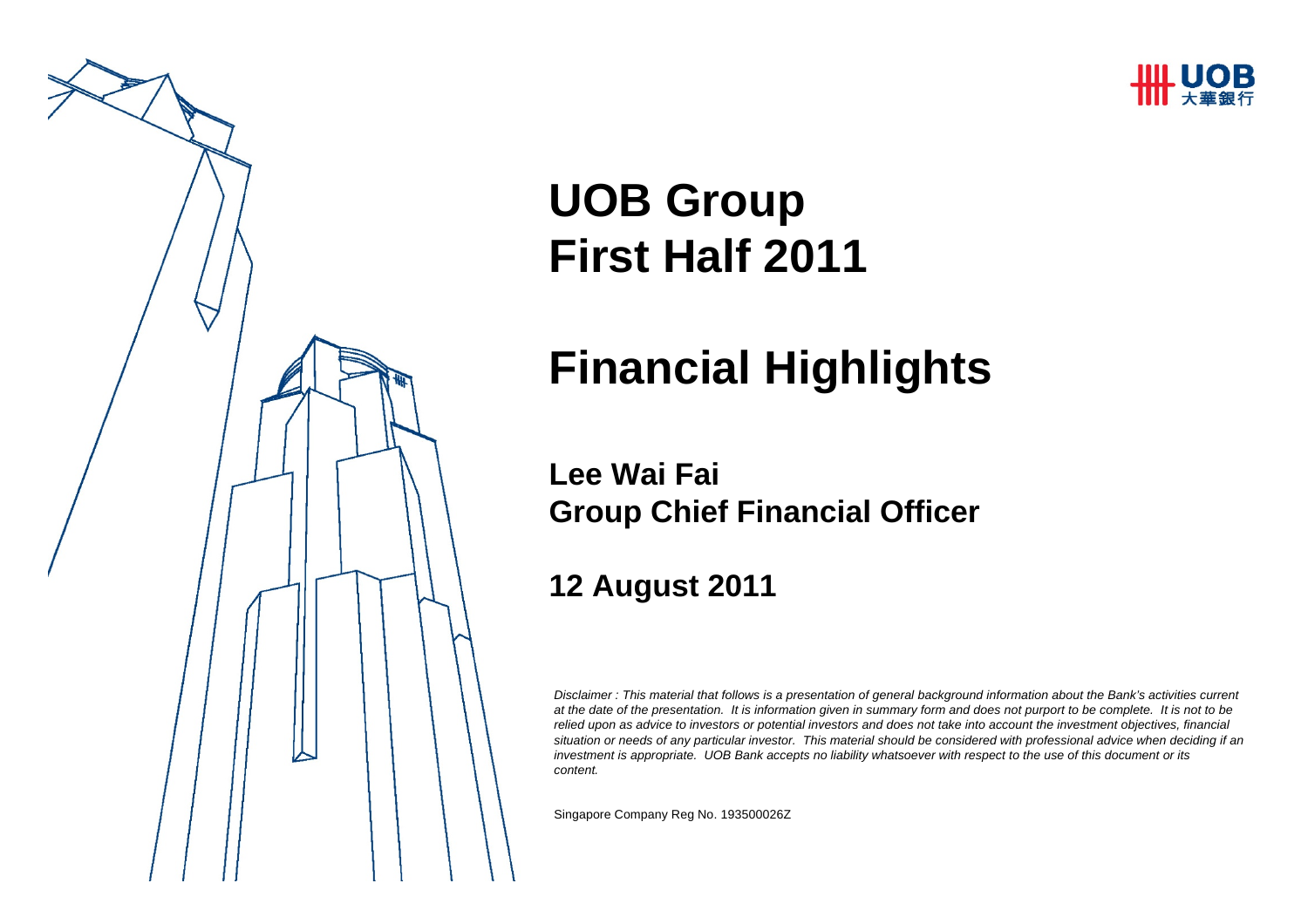## **1H11 Core Earnings Improved 2.3% to \$1.2 billion**



|                                       | <b>1H11</b> | <b>1H10</b> | $+$ /(-)      |
|---------------------------------------|-------------|-------------|---------------|
|                                       | \$m\$       | \$m\$       | $\frac{0}{6}$ |
| Net interest income                   | 1,785       | 1,784       |               |
| Fee and commission income             | 668         | 570         | 17.3          |
| Other non-interest income             | 407         | 332         | 22.6          |
| <b>Total income</b>                   | 2,860       | 2,686       | 6.5           |
| Less: Total expenses                  | 1,195       | 1,082       | 10.4          |
| <b>Operating profit</b>               | 1,665       | 1,604       | 3.8           |
| Less: Intangible assets amortised     | 5           | 6           | (5.6)         |
| Individual impairment - loans         | 56          | 18          | >100.0        |
| Individual impairment - other assets  | 8           | 8           | 5.7           |
| Collective impairment                 | 134         | 134         | (0.1)         |
| Add: Share of profit of associates    | 73          | 73          | 1.2           |
| Less: Tax & minority interests        | 287         | 290         | (1.1)         |
| <b>Core Net Profit After Tax</b>      | 1,248       | 1,220       | 2.3           |
| Add: One-time gain (sale of UOB Life) |             | 82          | <b>NM</b>     |
| <b>Net Profit After Tax</b>           | 1,248       | 1,302       | (4.2)         |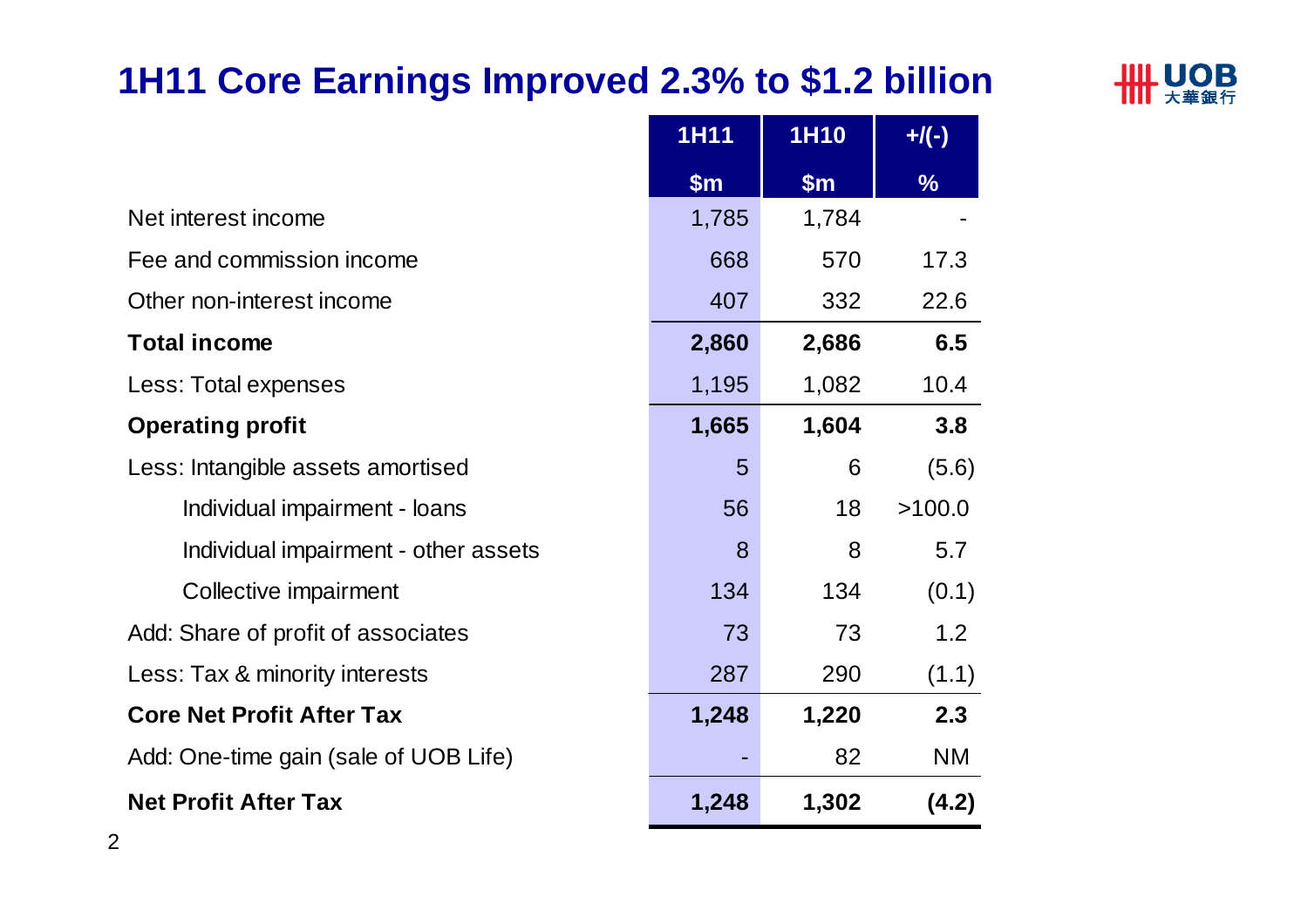### **Quarter Profit Up 4% QoQ and 6% YoY to \$636 million**



|                                      | <b>2Q11</b>    | <b>1Q11</b> | $+$ / $($ - $)$ | <b>2Q10</b> | $+$ /(-)      |
|--------------------------------------|----------------|-------------|-----------------|-------------|---------------|
|                                      | \$m\$          | \$m\$       | $\frac{1}{2}$   | \$m\$       | $\frac{9}{6}$ |
| Net interest income                  | 913            | 871         | 4.8             | 884         | 3.3           |
| Fee and commission income            | 338            | 330         | 2.2             | 285         | 18.3          |
| Other non-interest income            | 186            | 221         | (15.6)          | 96          | 93.5          |
| <b>Total income</b>                  | 1,437          | 1,423       | 1.0             | 1,266       | 13.6          |
| Less: Total expenses                 | 612            | 583         | 4.9             | 540         | 13.2          |
| <b>Operating profit</b>              | 825            | 840         | (1.7)           | 725         | 13.8          |
| Less: Intangible assets amortised    | $\overline{3}$ | 3           | (0.2)           | 3           | (6.0)         |
| Individual impairment - loans        | 22             | 34          | (33.8)          | 8           | >100.0        |
| Individual impairment - other assets | (1)            | 9           | ( > 100.0)      | (14)        | 92.8          |
| Collective impairment                | 74             | 60          | 24.6            | 57          | 29.7          |
| Add: Share of profit of associates   | 48             | 25          | 88.0            | 48          | 0.8           |
| Less: Tax & minority interests       | 140            | 148         | (5.5)           | 117         | 19.5          |
| <b>Net Profit After Tax</b>          | 636            | 612         | 3.8             | 602         | 5.6           |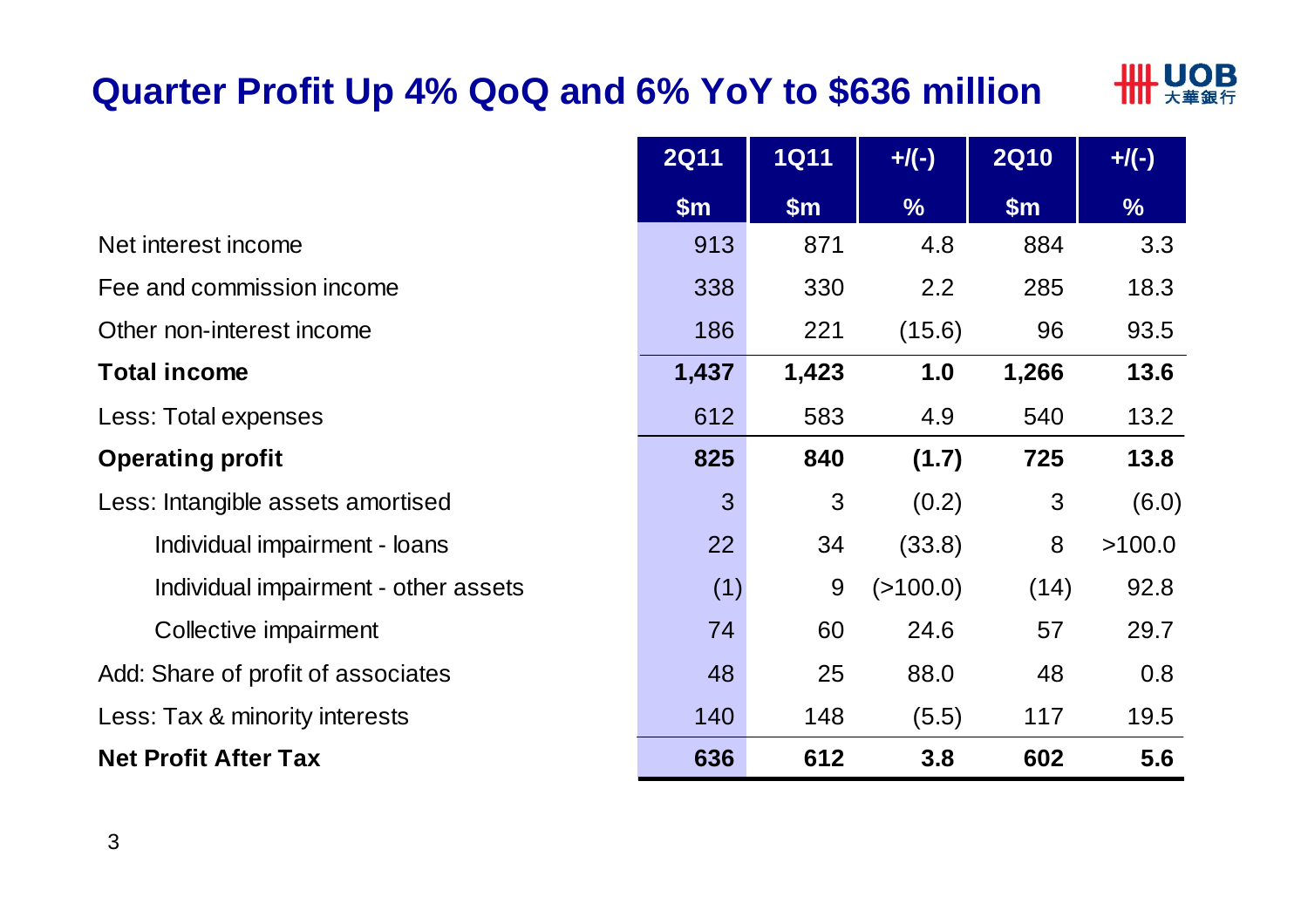## **NII Improved for the Quarter on Loan Growth, NIM Stabilised**



#### **Net Interest Income (NII) and Margin**



| <b>Allena</b> NII from Loans (\$m) | <b>NII from Interbank &amp; Securities (\$m)</b> |                                            |
|------------------------------------|--------------------------------------------------|--------------------------------------------|
| $\rightarrow$ Loan Margin (%)      | $\rightarrow$ Interbank & Securities Margin (%)  | — <mark>—</mark> — Net Interest Margin (%) |

4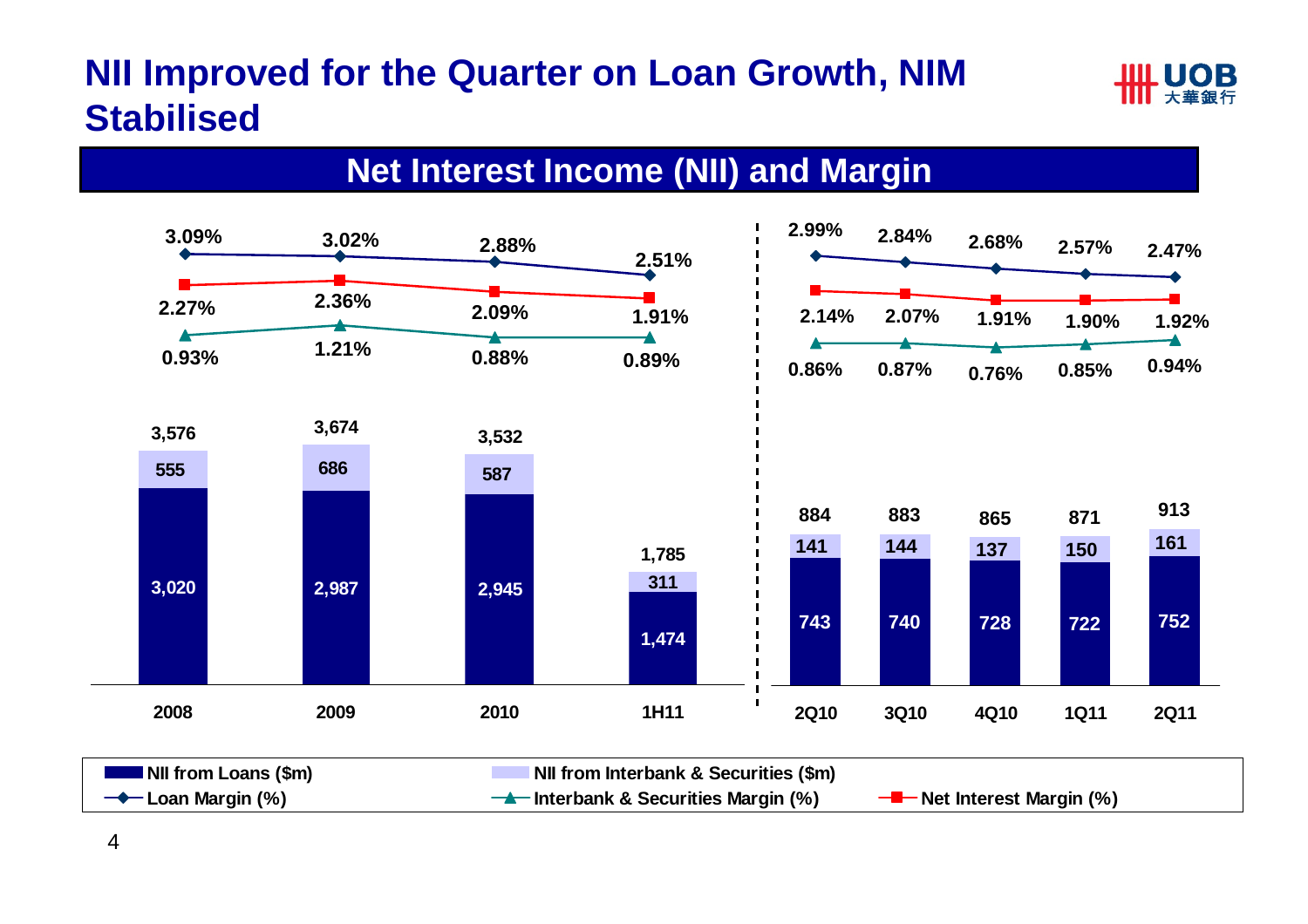#### **Continued Uptrend on Fee Income**



#### **Non-Interest Income (Non-NII) and Non-NII Ratio**



Note: core income excluded gain on UOB Life and UIC for 2010.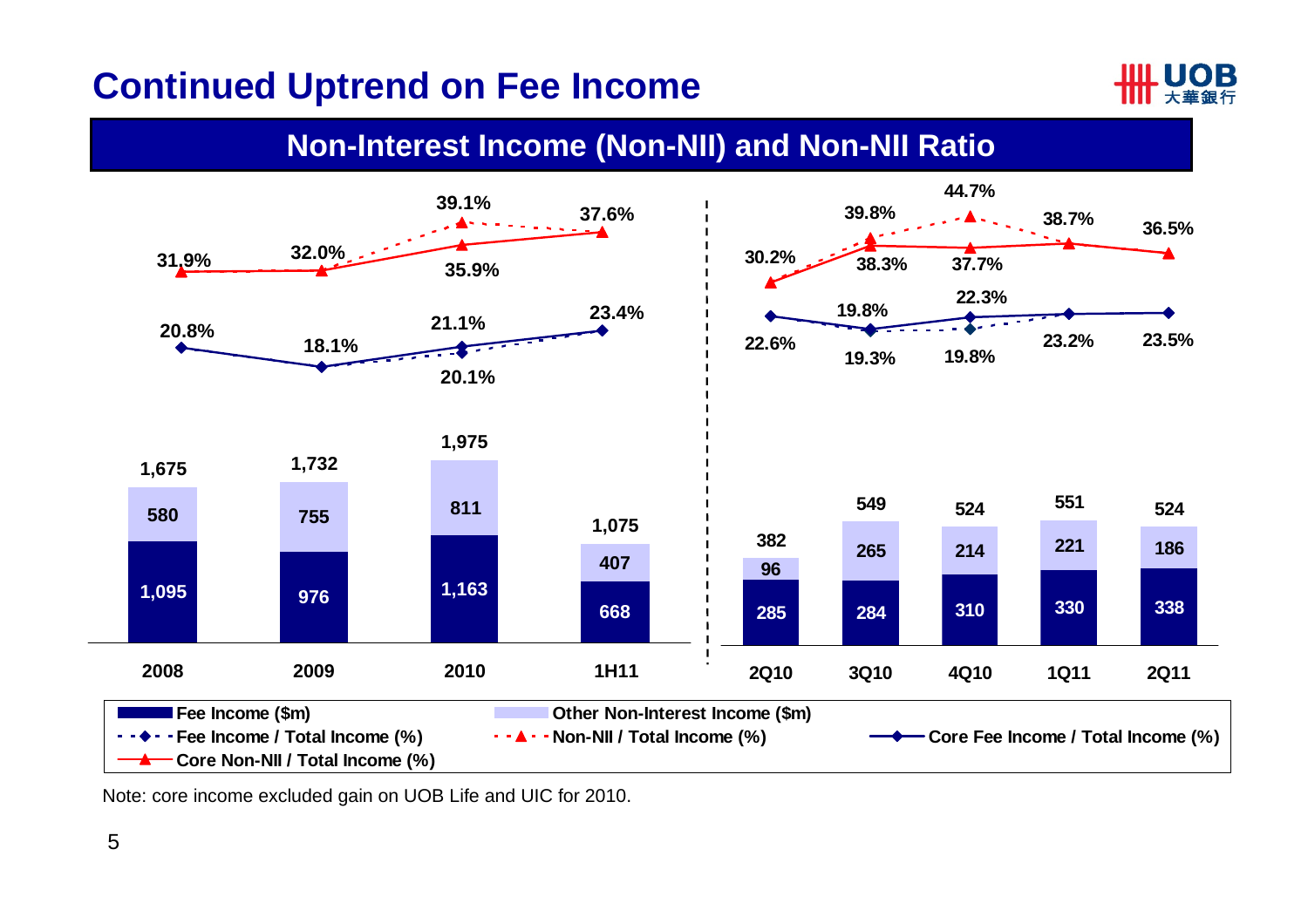#### **Expenses Well Managed, Paced for Growth**



#### **Operating Expenses and Expense / Income Ratio**



Note: core income excluded gain on UOB Life and UIC for 2010.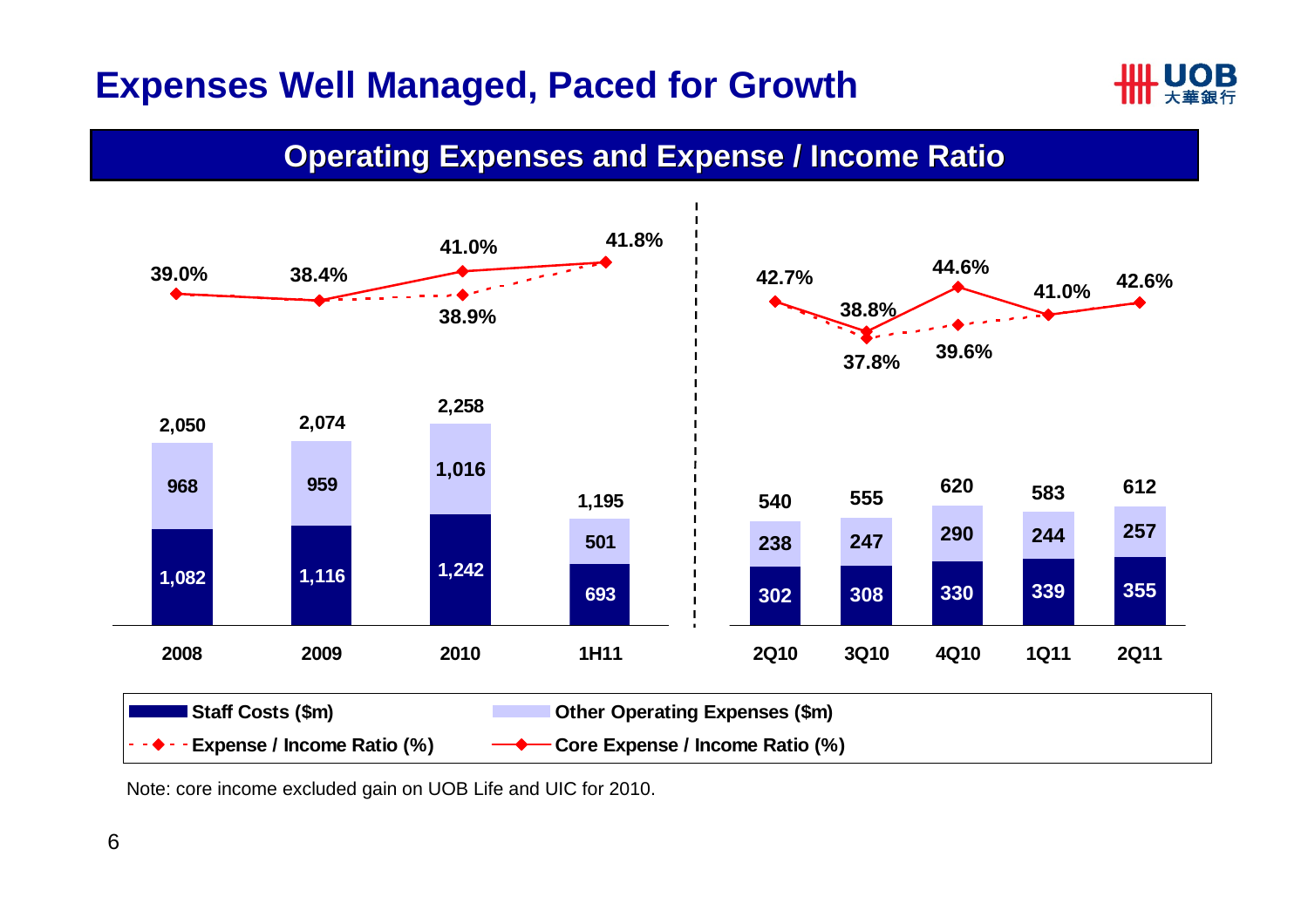## **Adequate Provisioning**



**Impairment Charges on Loans**



\* On annualised basis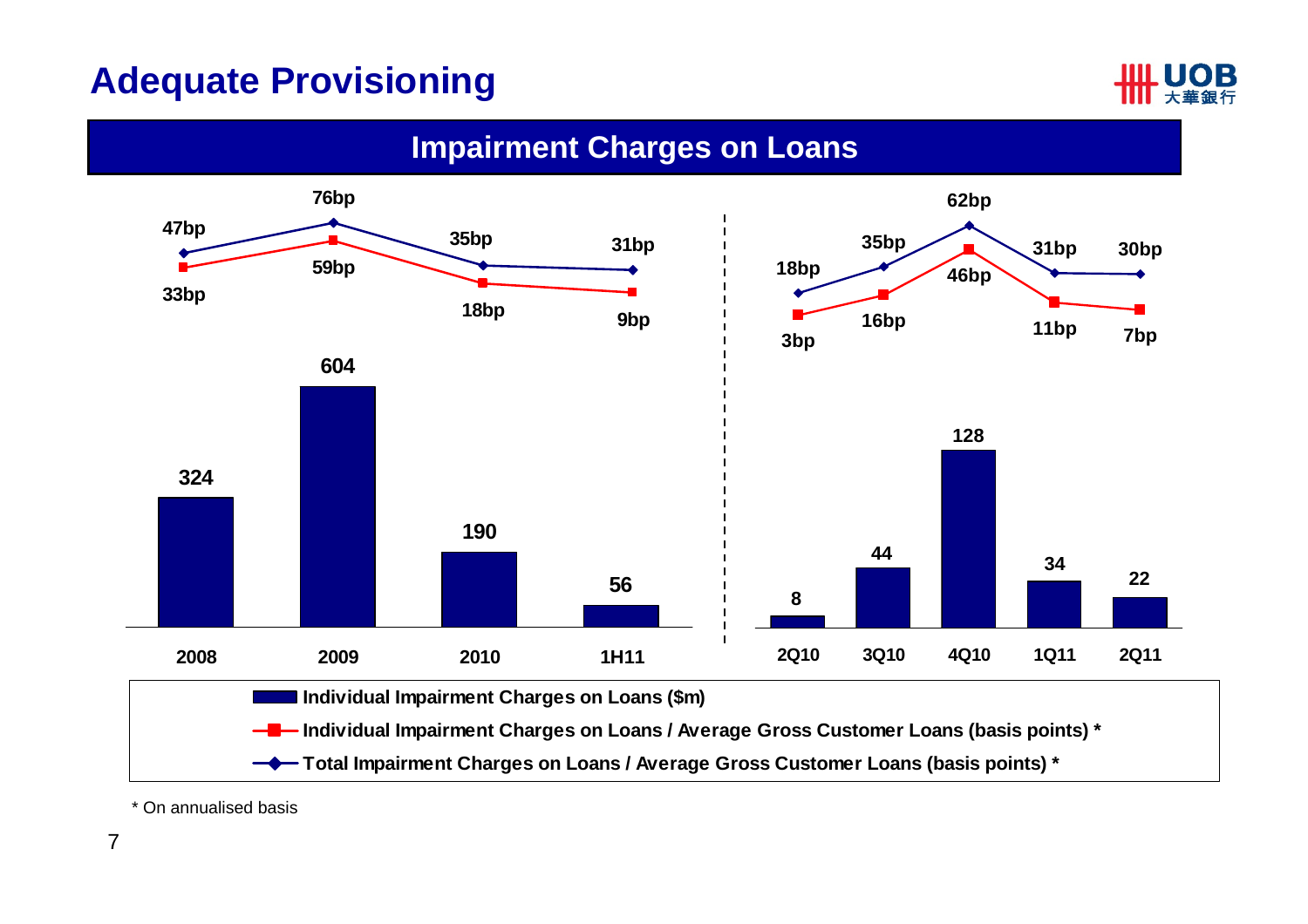#### **Performance by Business Segment**



|                                        |             |             |               | 1H11<br>5%   |
|----------------------------------------|-------------|-------------|---------------|--------------|
|                                        | <b>1H11</b> | <b>1H10</b> | $+$ /(-)      | 15%<br>33%   |
| <b>Core Segment Operating Profit</b>   | \$m\$       | \$m\$       | $\frac{9}{6}$ |              |
| Group Retail (GR)                      | 544         | 551         | (1.3)         | 51%          |
| Group Wholesale (GW)                   | 846         | 714         | 18.5          | Elim $(4)$ % |
| Global Markets & Investment Mgt (GMIM) | 247         | 319         | (22.6)        |              |
| <b>Others</b>                          | 81          | 64          | 26.6          | 1H10<br>4%   |
| Elimination                            | (53)        | (44)        | (20.5)        | 20%<br>34%   |
| <b>Total</b>                           | 1,665       | 1,604       | 3.8           | 45%          |

**Elim (3)%**

**GR GW GMIM Others**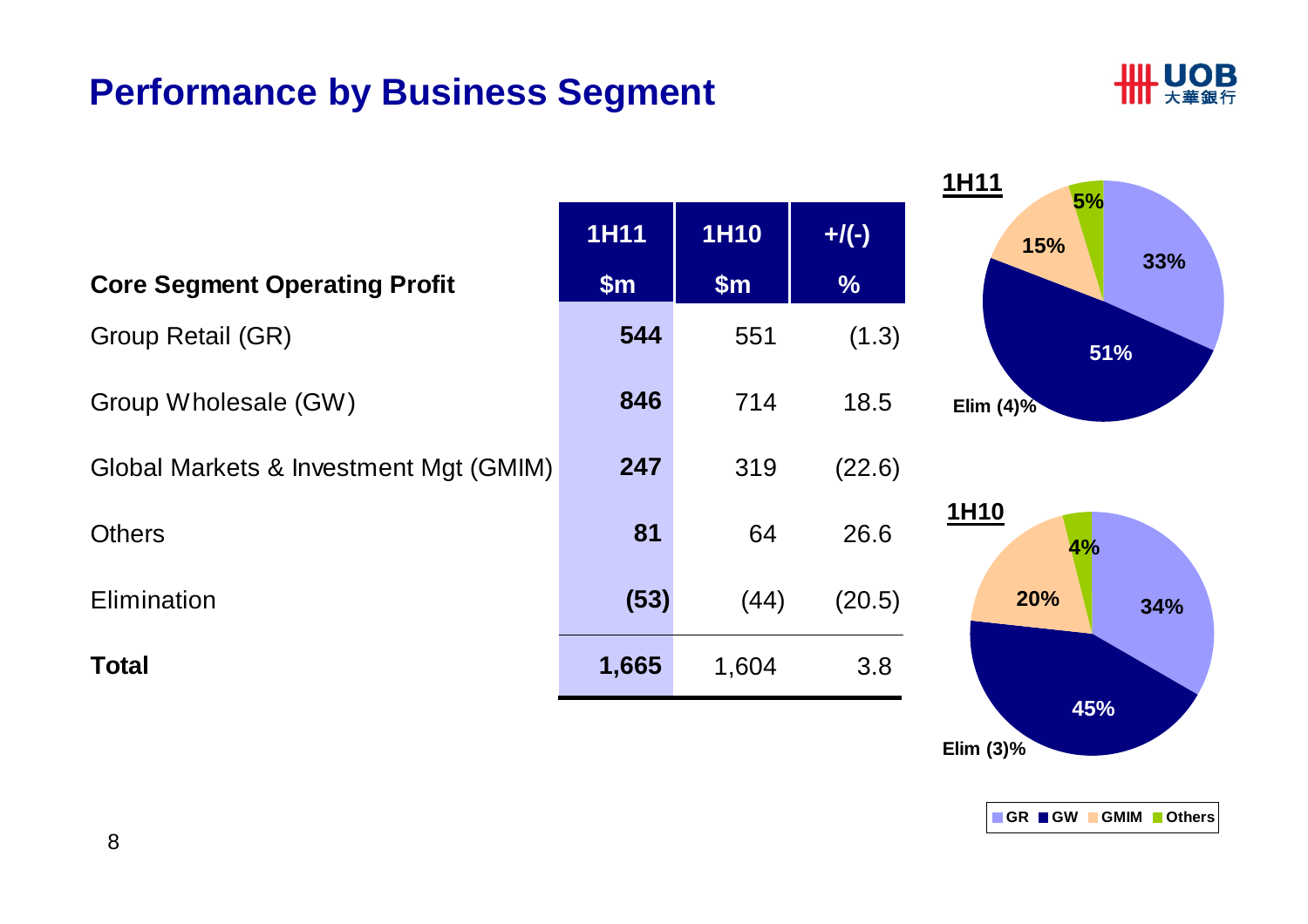#### **Double-digit Regional Profit Growth**



| Core<br><b>Operating</b><br><b>Profit</b> | <b>1H11</b><br>$\mathsf{Sm}$ | <b>1H10</b><br>$\mathsf{Sm}$ | $+$ /(-)<br>$\frac{9}{6}$ | At<br>constant<br><b>FX</b> rate<br>$+$ /(-)<br>$\frac{9}{6}$ |
|-------------------------------------------|------------------------------|------------------------------|---------------------------|---------------------------------------------------------------|
| Singapore                                 | 1,061                        | 1,042                        | 1.8                       | 1.8                                                           |
| Regional:                                 | 474                          | 435                          | 9.0                       | 13.1                                                          |
| Malaysia                                  | 248                          | 232                          | 6.9                       | 8.7                                                           |
| <b>Thailand</b>                           | 57                           | 72                           | (20.1)                    | (16.8)                                                        |
| Indonesia                                 | 95                           | 88                           | 8.2                       | 14.3                                                          |
| <b>Greater China</b>                      | 74                           | 44                           | 69.0                      | 86.0                                                          |
| <b>Others</b>                             | 130                          | 127                          | 2.9                       | 7.0                                                           |
| Total                                     | 1,665                        | 1,604                        | 3.8                       | 5.2                                                           |

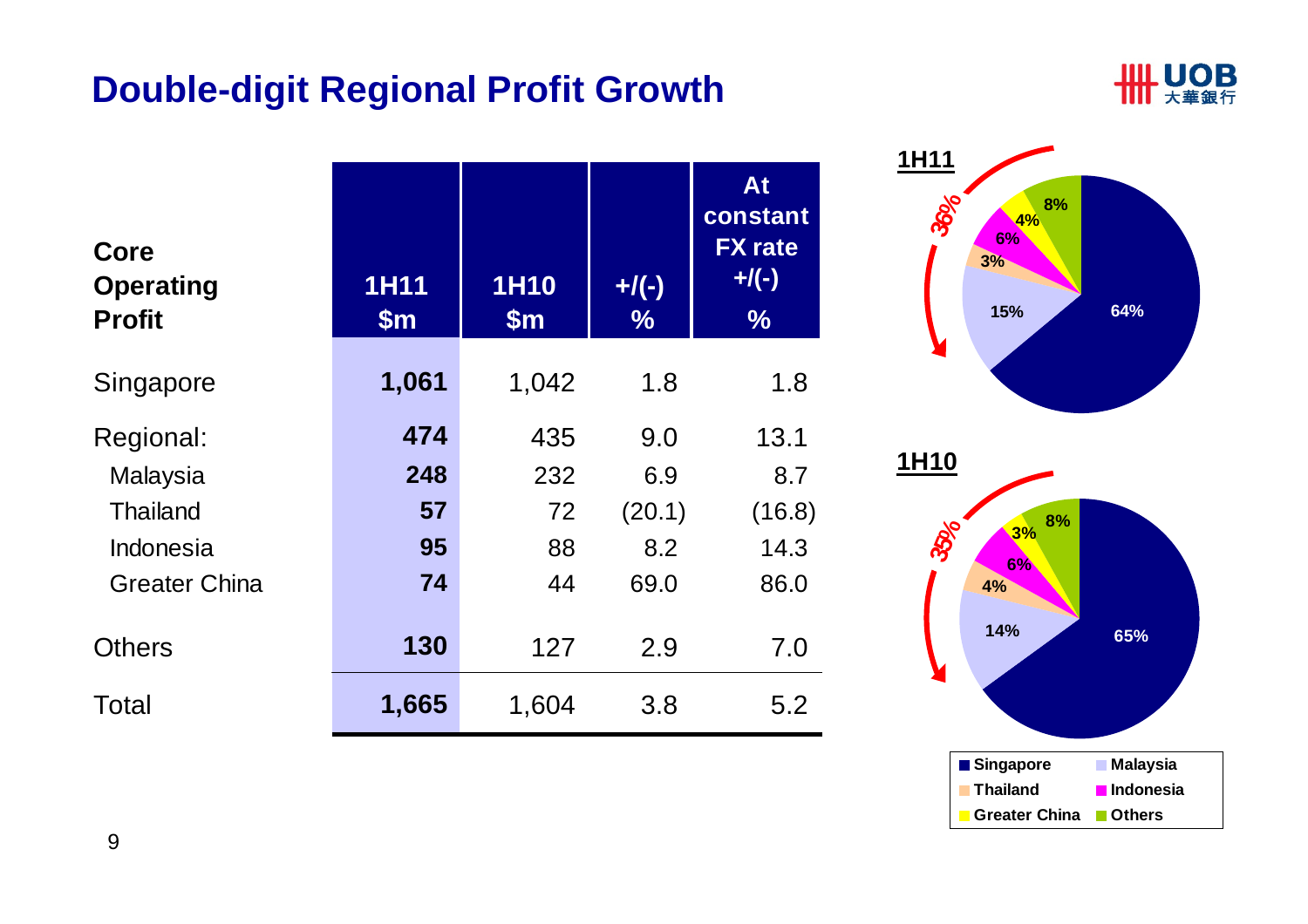#### **Robust Loan Growth Across Geographies**









**Others**

**Greater China**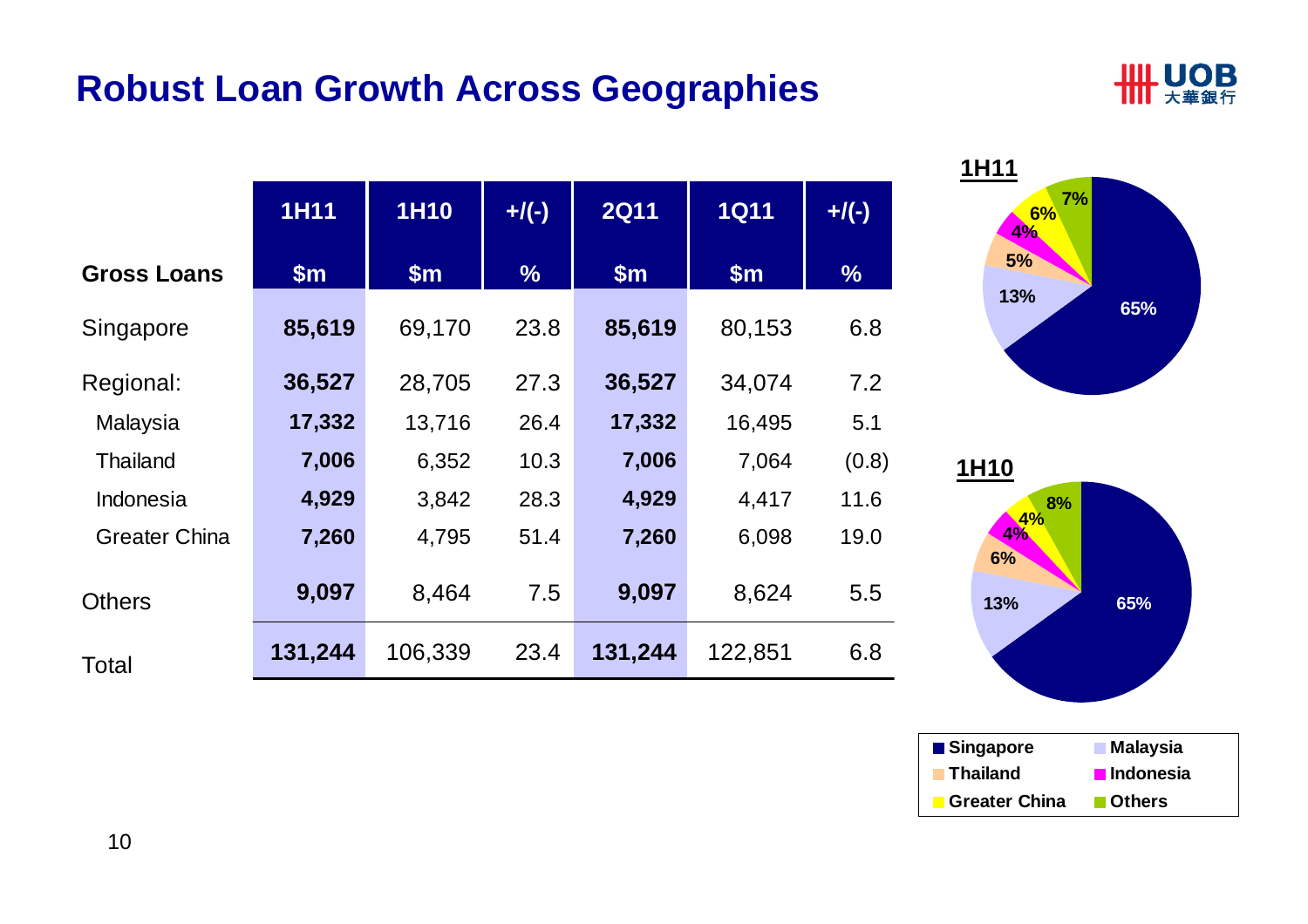#### **Strong Deposit Franchise in the Regions**









\* UOB(Thai) offers bills of exchange to customers as an alternative deposit product, common in Thailand's market. This product serves as an alternative funding source and is reflected separately from deposits.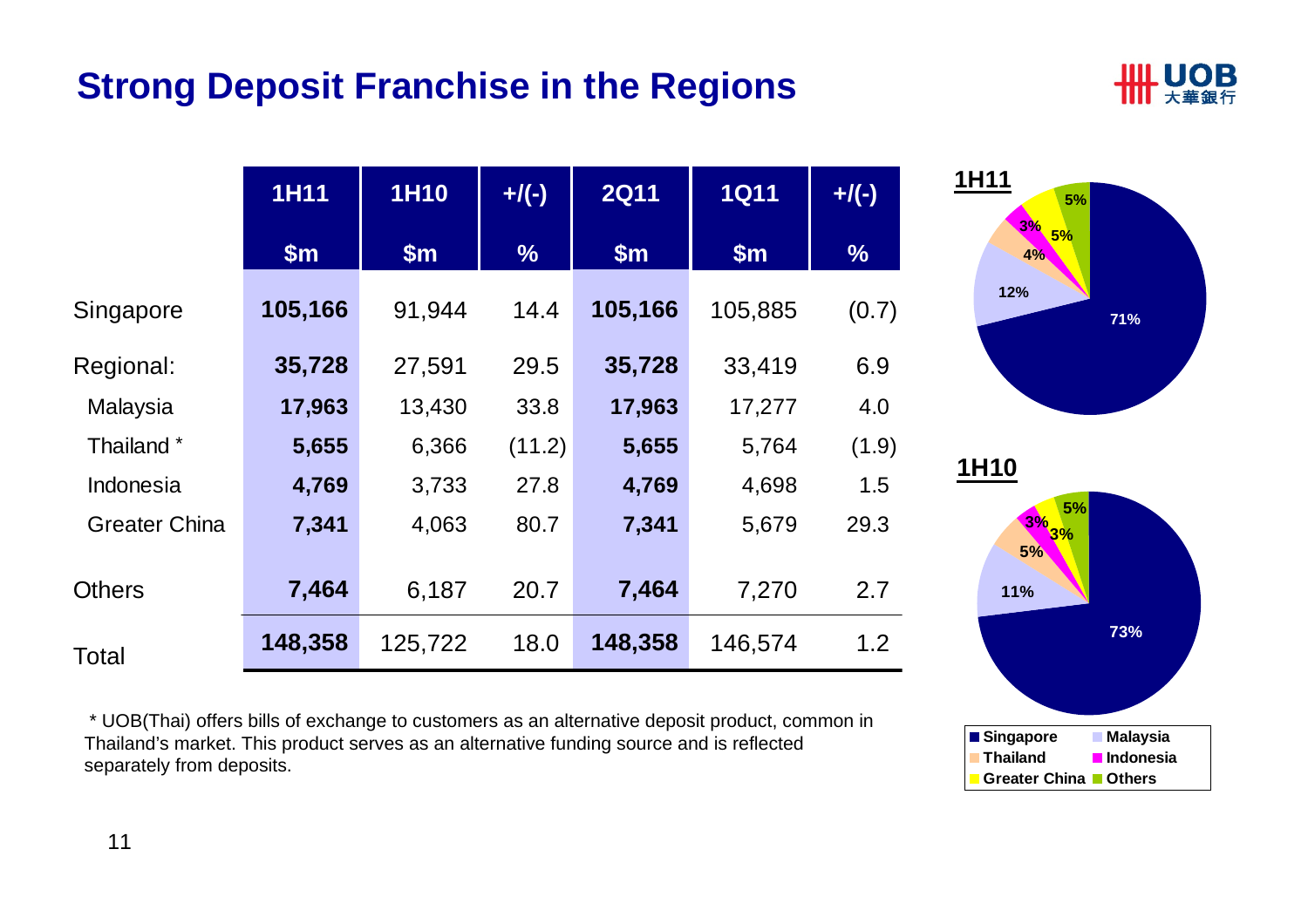# **NPL Trending Down with Ratio Improved Further to 1.5% HII X# 867**

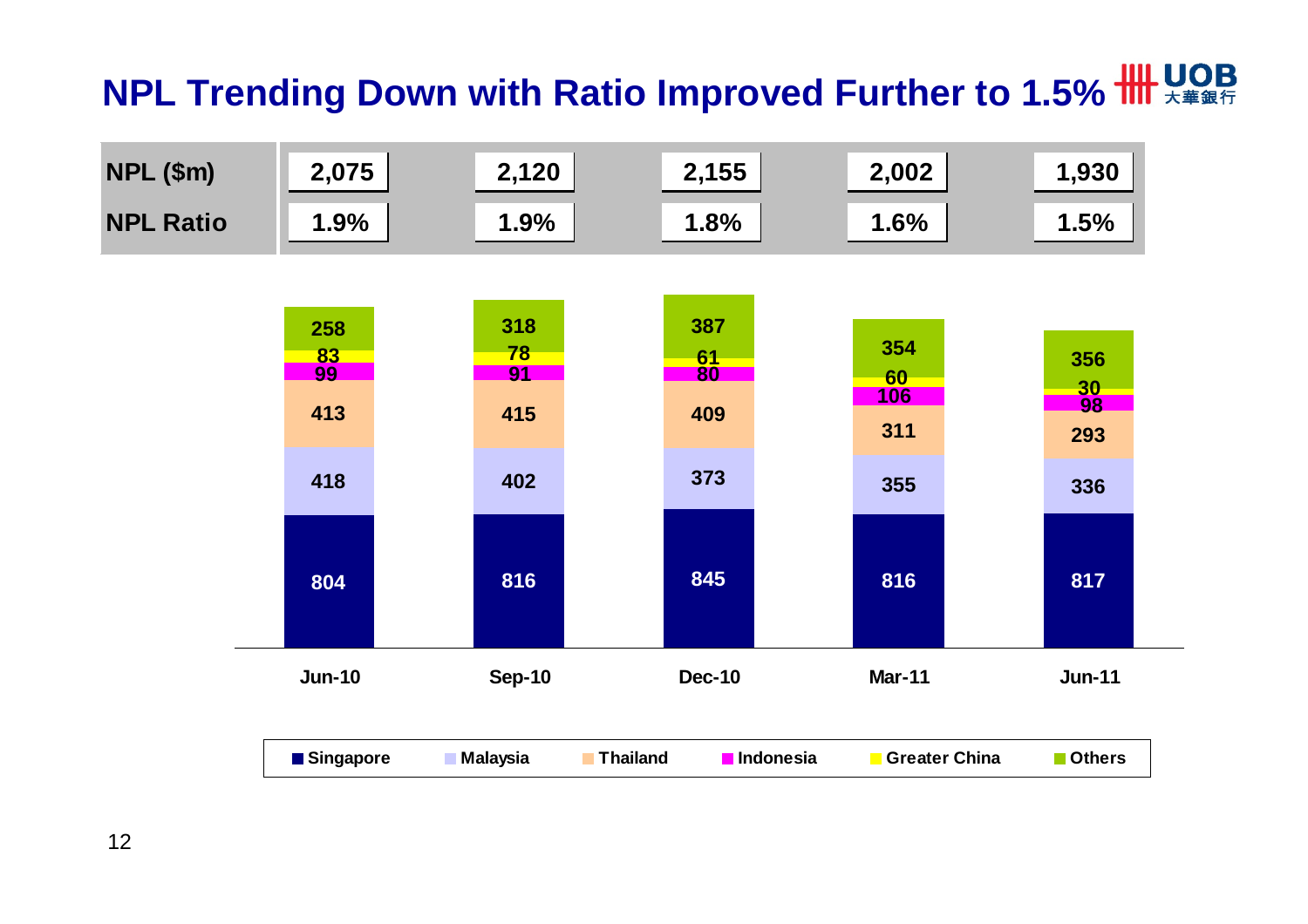#### **Strong Impairment Coverage**



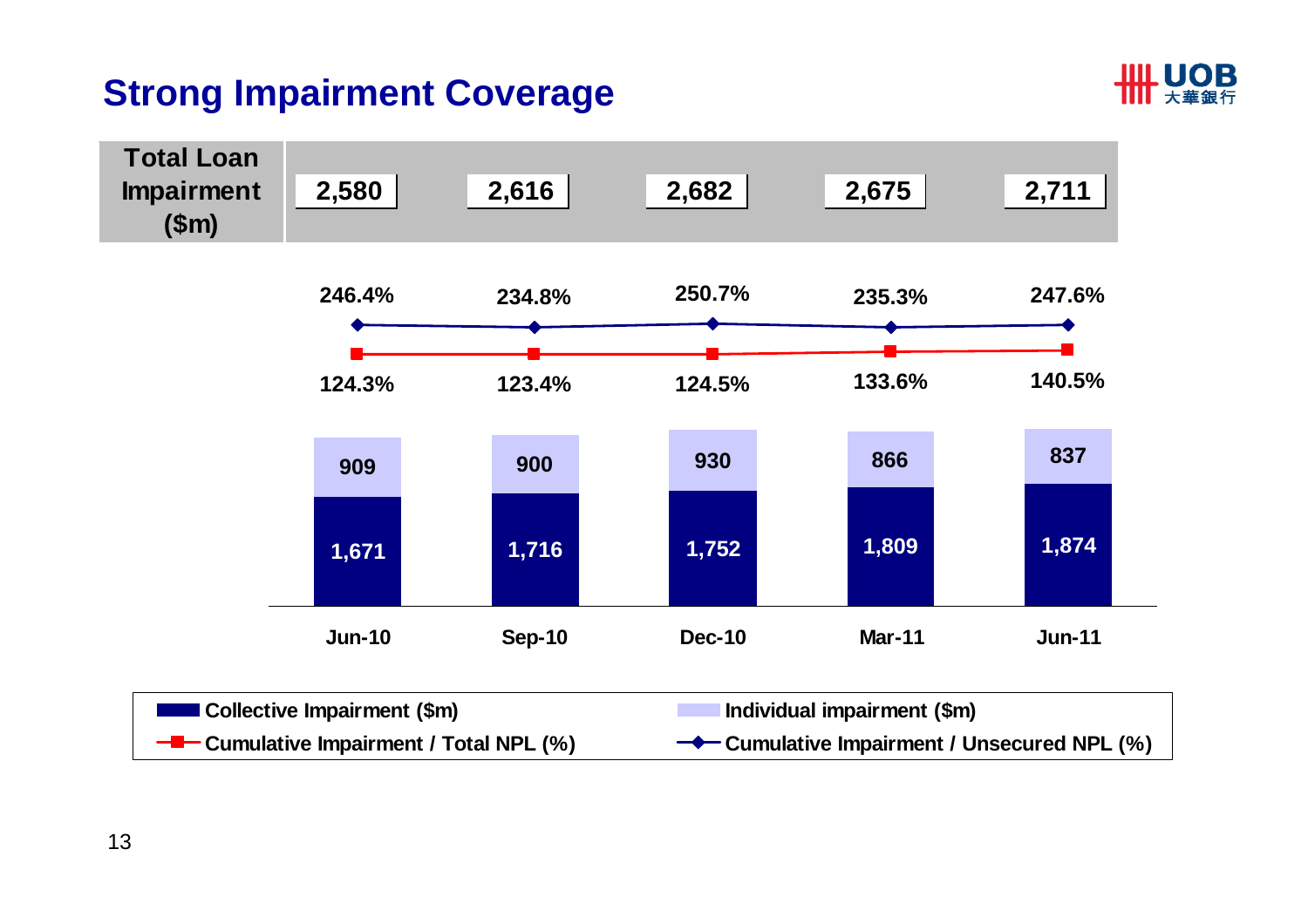#### **Loans / Deposits Ratio Managed at Comfortable Level**

## **IIIL UOB**

#### **Customer Loans, Deposits and L/D Ratio**

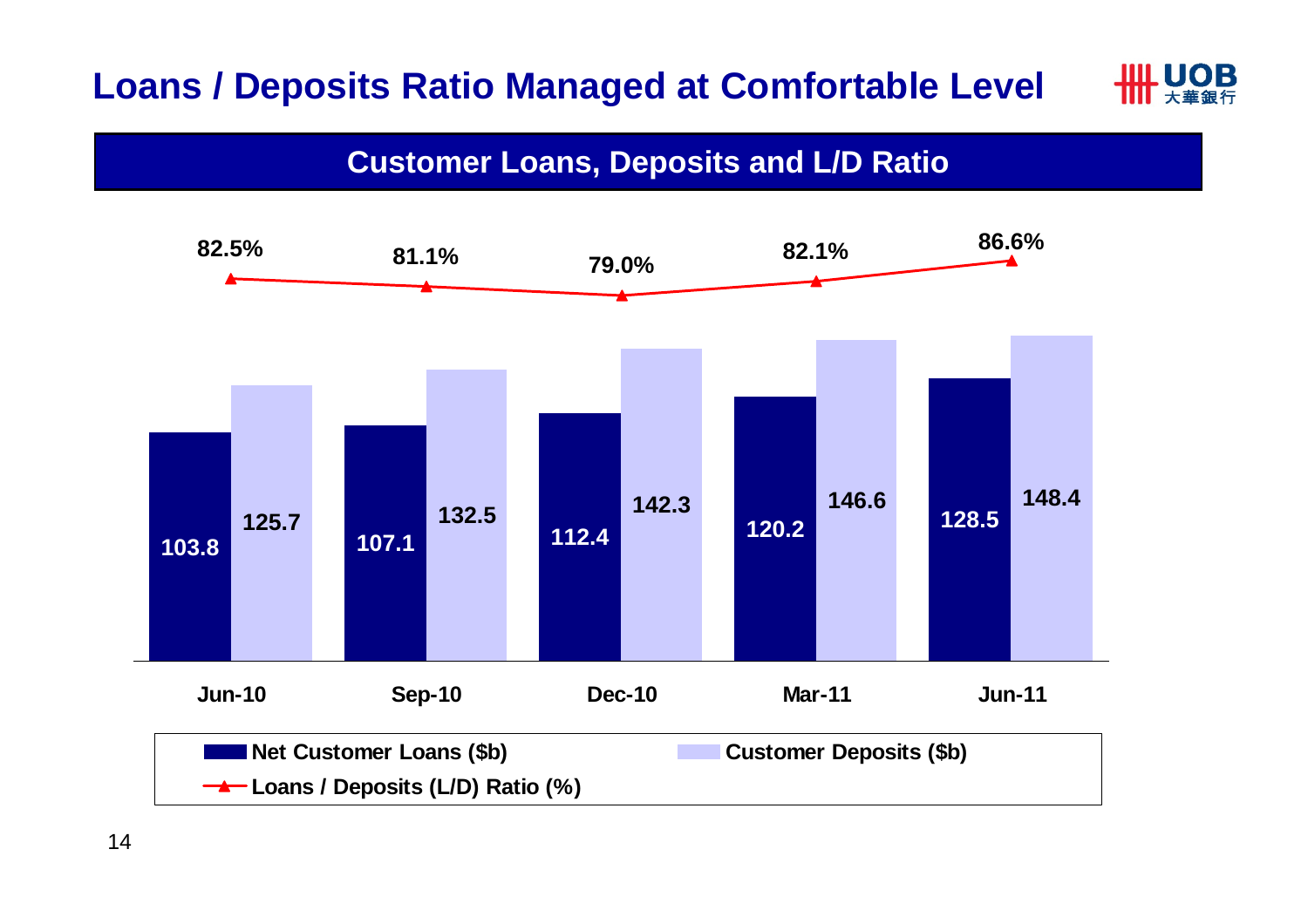## **Singapore – Summarised P/L**



|                                    | 1H11                    | 1H10          | $+/(-)$        | <b>2Q11</b>             | <b>1Q11</b>   | $+/(-)$       |
|------------------------------------|-------------------------|---------------|----------------|-------------------------|---------------|---------------|
|                                    | $\mathsf{S}'\mathsf{m}$ | $\sqrt{\$'m}$ | $\frac{0}{6}$  | $\mathsf{S}'\mathsf{m}$ | $\sqrt{\$'m}$ | $\frac{9}{6}$ |
| Net interest income                | 1,013                   | 1,062         | (4.7)          | 513                     | 500           | 2.6           |
| Fee and commission income          | 412                     | 358           | 15.1           | 203                     | 210           | (3.4)         |
| Other non-interest income          | 297                     | 250           | 19.0           | 141                     | 156           | (9.3)         |
| <b>Total income</b>                | 1,722                   | 1,670         | 3.1            | 857                     | 866           | (1.0)         |
| Less: Total expenses               | 661                     | 629           | 5.2            | 340                     | 322           | 5.5           |
| <b>Operating profit</b>            | 1,061                   | 1,042         | 1.8            | 517                     | 544           | (4.9)         |
| Less: Total impairment charges     | 109                     | 86            | 27.7           | 51                      | 58            | (11.5)        |
| Add: Share of profit of associates | 66                      | 61            | 7.4            | 42                      | 23            | 80.5          |
| Core net profit before tax         | 1,017                   | 1,017         | $\blacksquare$ | 508                     | 509           | (0.2)         |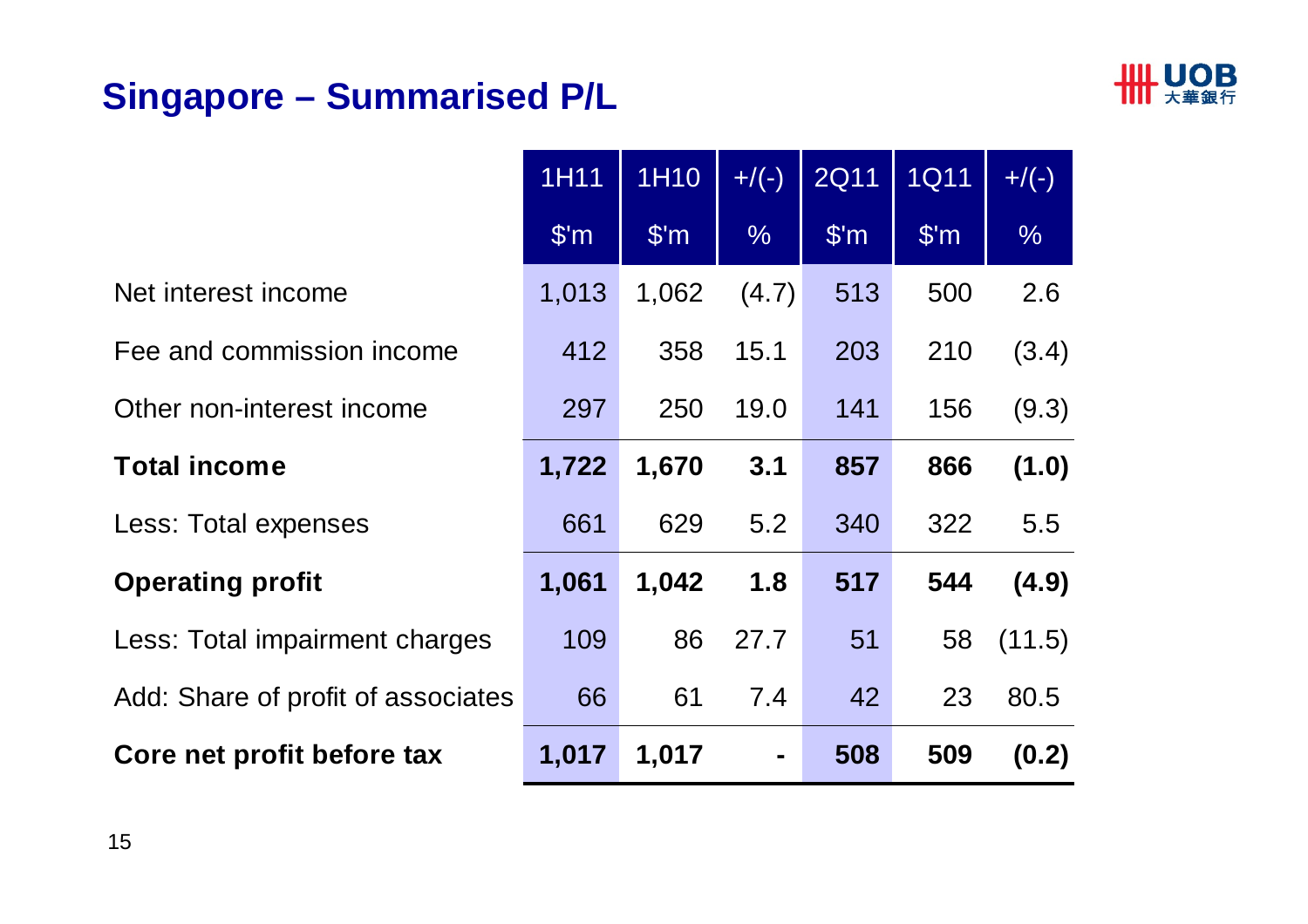#### **Singapore – Key Financial Indicators**



|                             | 1H11          | 1H10         | $+/(-)$ |               | <b>1Q11</b> | $+/(-)$        |
|-----------------------------|---------------|--------------|---------|---------------|-------------|----------------|
|                             | $\frac{0}{6}$ | $\%$         | $%$ pt  | $\frac{0}{6}$ | $\%$        | $%$ pt         |
| Net interest margin         | 1.51          | 1.79         | (0.28)  | 1.52          | 1.50        | 0.02           |
| Non-NII / Total income      | 41.2          | 36.4         | 4.8     | 40.2          | 42.2        | (2.0)          |
| Expense / Total income      | 38.4          | 37.6         | 0.8     | 39.6          | 37.2        | 2.4            |
| Customer loans (net) - \$'m | 83,742        | 67,441 24.2% |         | 83,742        | 78,313      | 6.9%           |
| Customer deposits - \$'m    | 105,166       | 91,944 14.4% |         | 105,166       | 105,885     | $(0.7\%)$      |
| Loans / Deposits            | 79.6          | 73.3         | 6.3     | 79.6          | 74.1        | 5.5            |
| <b>NPL</b> ratio            | 1.0           | 1.2          | (0.2)   | 1.0           | 1.0         | $\blacksquare$ |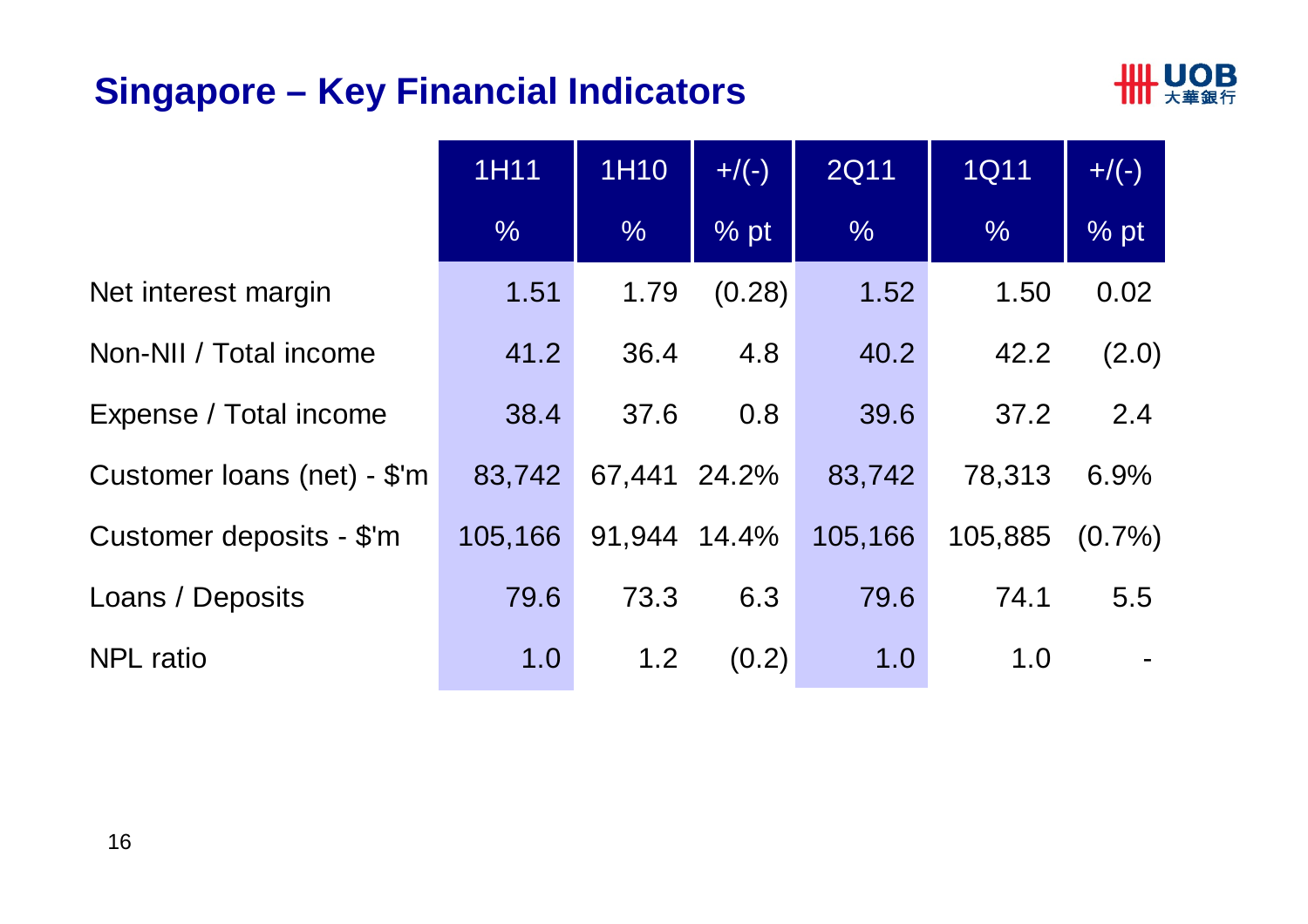## **Malaysia – Summarised P/L**



|                                    | 1H11 | 1H <sub>10</sub> | $+/(-)$       | <b>2Q11</b> | <b>1Q11</b> | $+/(-)$       |
|------------------------------------|------|------------------|---------------|-------------|-------------|---------------|
|                                    | RM'm | RM'm             | $\frac{0}{6}$ | RM'm        | RM'm        | $\frac{9}{6}$ |
| Net interest income                | 643  | 568              | 13.2          | 333         | 310         | 7.4           |
| Fee and commission income          | 199  | 163              | 22.1          | 107         | 92          | 16.3          |
| Other non-interest income          | 96   | 95               | 1.1           | 44          | 52          | (15.4)        |
| <b>Total income</b>                | 938  | 826              | 13.6          | 484         | 454         | 6.6           |
| Less: Total expenses               | 339  | 275              | 23.3          | 185         | 154         | 20.1          |
| <b>Operating profit</b>            | 599  | 551              | 8.7           | 299         | 300         | (0.3)         |
| Less: Total impairment charges     | 96   | 64               | 50.0          | 53          | 43          | 23.3          |
| Add: Share of profit of associates | 27   | 22               | 22.7          | 23          |             | 4 > 100.0     |
| Net profit before tax              | 530  | 509              | 4.1           | 269         | 261         | 3.1           |
| Net profit before tax (S\$'m)      | 219  | 214              | 2.3           | 110         | 109         | 1.3           |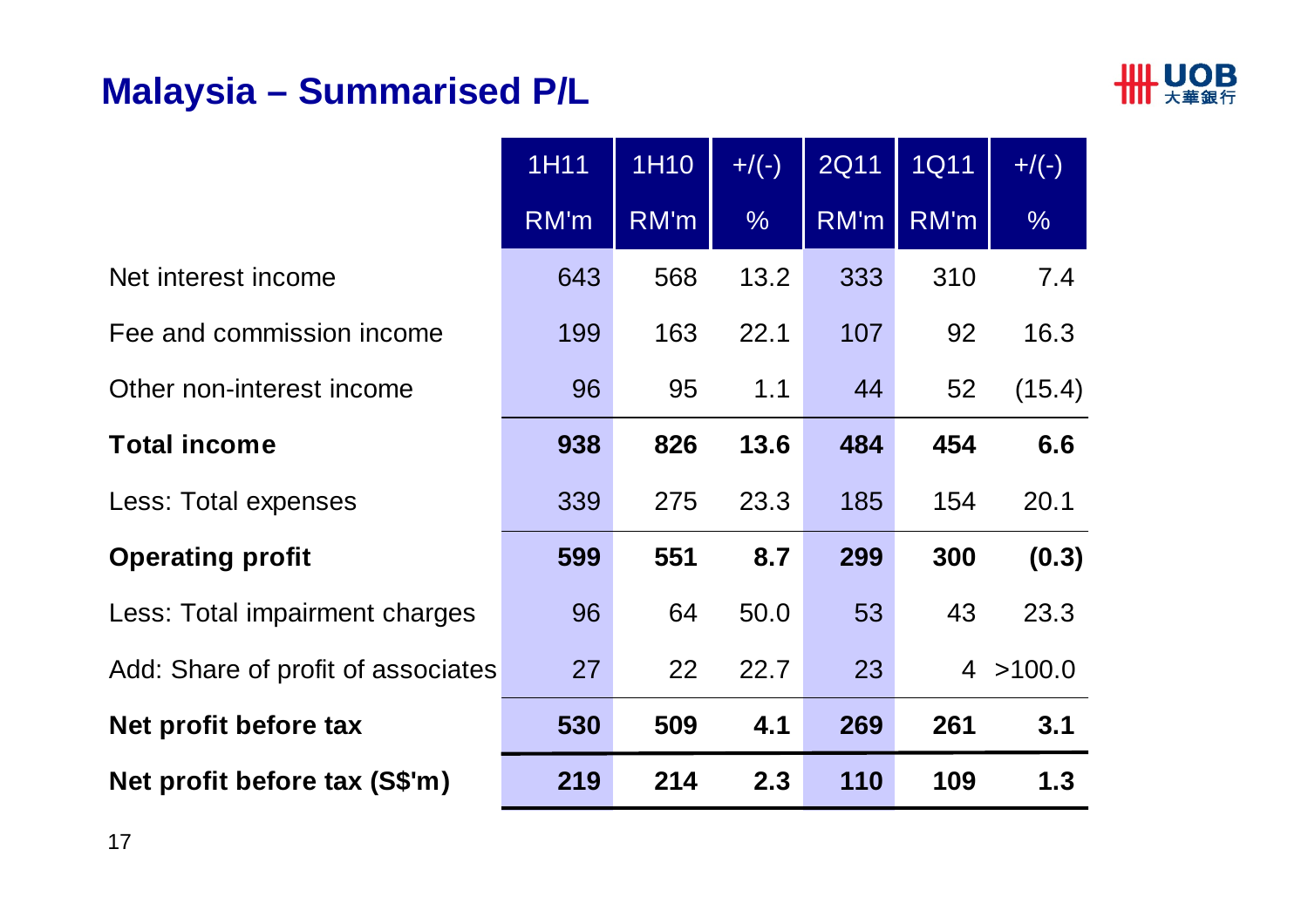#### **Malaysia – Key Financial Indicators**



|                             | 1H11          | 1H10          | $+/(-)$ | <b>2Q11</b>   | <b>1Q11</b>   | $+/(-)$ |
|-----------------------------|---------------|---------------|---------|---------------|---------------|---------|
|                             | $\frac{0}{6}$ | $\frac{0}{6}$ | % pt    | $\frac{9}{6}$ | $\frac{9}{6}$ | % pt    |
| Net interest margin         | 2.68          | 2.92          | (0.24)  | 2.67          | 2.69          | (0.02)  |
| Non-NII / Total income      | 31.4          | 31.2          | 0.2     | 31.2          | 31.7          | (0.5)   |
| Expense / Total income      | 36.1          | 33.3          | 2.8     | 38.2          | 33.9          | 4.3     |
| Customer loans (net) - RM'm | 41,671        | 31,076        | 34.1%   | 41,671        | 38,725        | 7.6%    |
| Customer deposits - RM'm    | 44,146        | 31,176        | 41.6%   | 44,146        | 41,480        | 6.4%    |
| Loans / Deposits            | 94.4          | 99.7          | (5.3)   | 94.4          | 93.4          | 1.0     |
| <b>NPL</b> ratio            | 1.9           | 3.0           | (1.1)   | 1.9           | 2.2           | (0.3)   |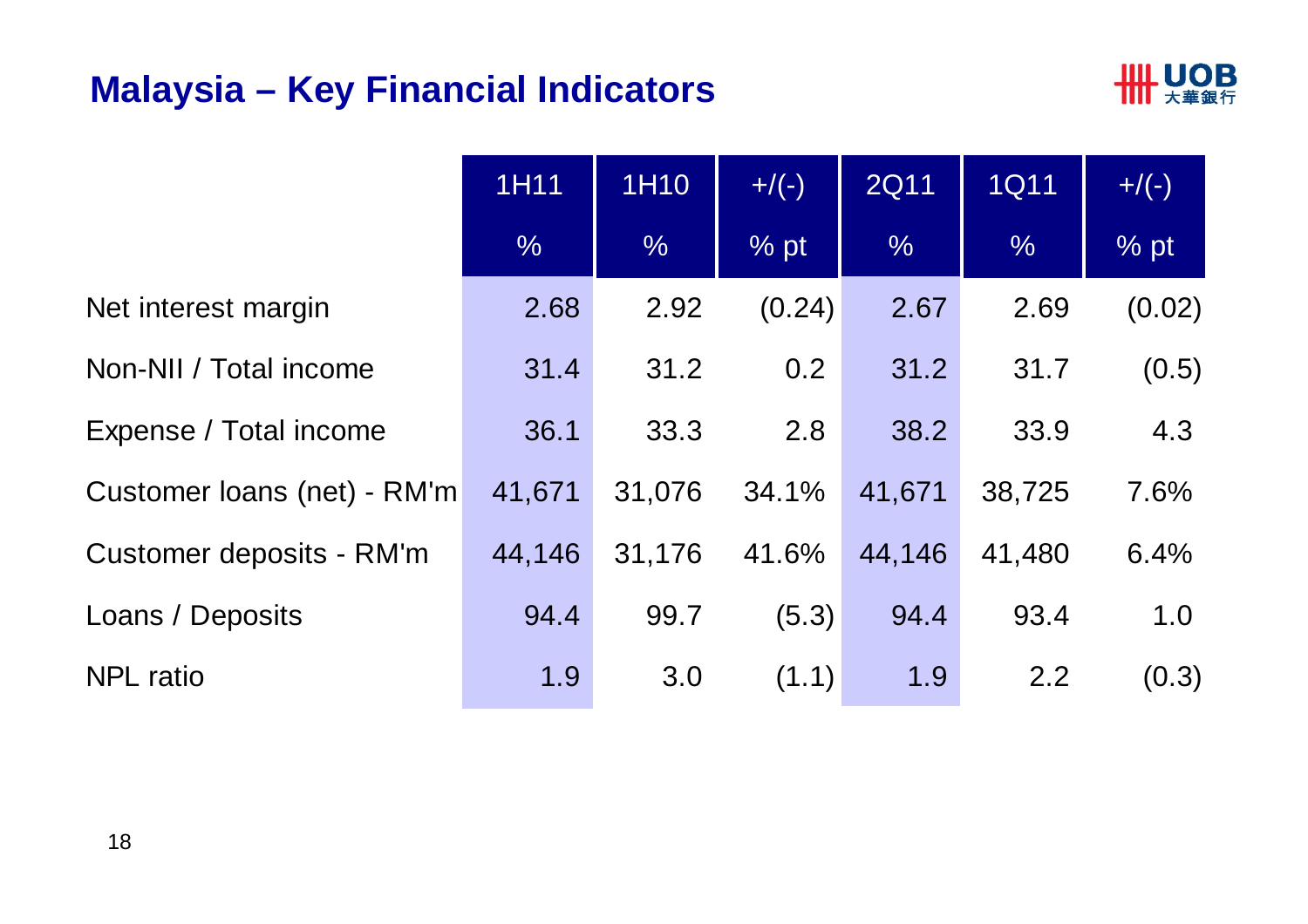#### **Thailand – Summarised P/L**



|                                    | 1H11  | 1H10  | $+/(-)$            | <b>2Q11</b> | <b>1Q11</b> | $+/(-)$           |
|------------------------------------|-------|-------|--------------------|-------------|-------------|-------------------|
|                                    | THB'm | THB'm | $\frac{9}{6}$      | THB'm       | THB'm       | $\frac{1}{2}$     |
| Net interest income                | 3,868 | 3,435 | 12.6               | 2,006       | 1,862       | 7.7               |
| Fee and commission income          | 1,083 | 984   | 10.1               | 565         | 518         | 9.1               |
| Other non-interest income          | (19)  |       | $357$ ( $>100.0$ ) | (130)       |             | $111 \ ( >100.0)$ |
| <b>Total income</b>                | 4,932 | 4,776 | 3.3                | 2,441       | 2,491       | (2.0)             |
| Less: Total expenses               | 3,539 | 3,101 | 14.1               | 1,804       | 1,735       | 4.0               |
| <b>Operating profit</b>            | 1,393 | 1,675 | (16.8)             | 637         | 756         | (15.7)            |
| Less: Total impairment charges     | 507   | 566   | (10.4)             | 208         | 299         | (30.4)            |
| Add: Share of profit of associates | (1)   |       | $6$ ( $>100.0$ )   | (4)         |             | $3$ ( $>100.0$ )  |
| Net profit before tax              | 885   | 1,115 | (20.6)             | 425         | 460         | (7.6)             |
| Net profit before tax (S\$'m)      | 37    | 48    | (23.6)             | 17          | 19          | (10.0)            |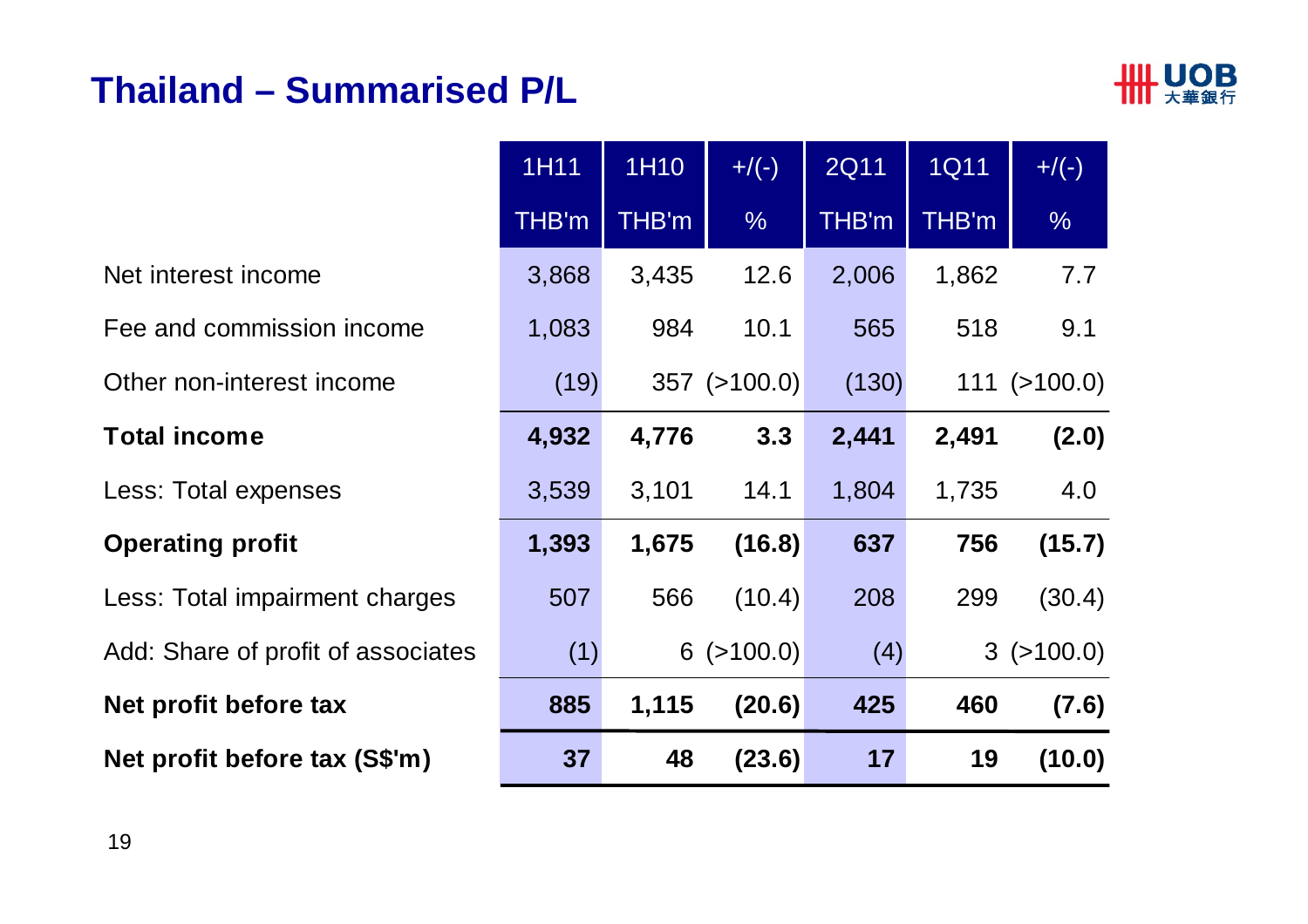#### **Thailand – Key Financial Indicators**



|                              | 1H11          | 1H10          | $+/(-)$   | <b>2Q11</b>   | <b>1Q11</b>   | $+/(-)$ |
|------------------------------|---------------|---------------|-----------|---------------|---------------|---------|
|                              | $\frac{0}{6}$ | $\frac{0}{6}$ | $%$ pt    | $\frac{0}{6}$ | $\frac{0}{6}$ | % pt    |
| Net interest margin          | 3.27          | 3.50          | (0.23)    | 3.27          | 3.27          |         |
| Non-NII / Total income       | 21.6          | 28.1          | (6.5)     | 17.8          | 25.3          | (7.5)   |
| Expense / Total income       | 71.8          | 64.9          | 6.9       | 73.9          | 69.7          | 4.2     |
| Customer Ioans (net) - THB'm | 169,749       | 140,496       | 20.8%     | 169,749       | 163,962       | 3.5%    |
| Customer deposits * - THB'm  | 141,501       | 147,588       | $(4.1\%)$ | 141,501       | 138,395       | 2.2%    |
| Loans / Deposits             | 120.0         | 95.2          | 24.8      | 120.0         | 118.5         | 1.5     |
| <b>NPL</b> ratio             | 4.2           | 5.9           | (1.7)     | 4.2           | 4.4           | (0.2)   |

\* UOB(Thai) offers bills of exchange to customers as an alternative deposit product, common in Thailand's market. This product serves as an alternative funding source and is reflected separately from deposits.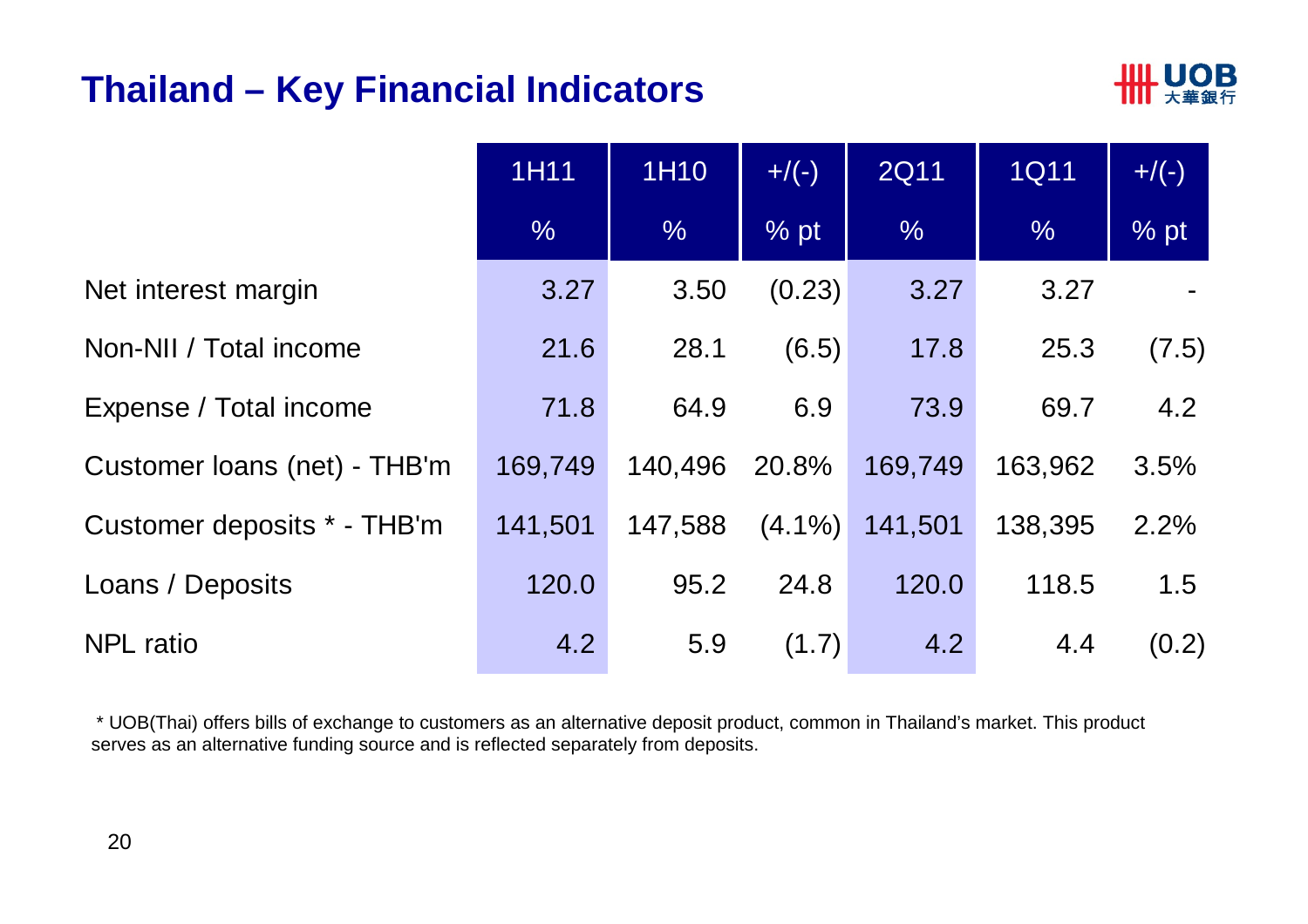#### **Indonesia – Summarised P/L**



|                                | 1H11  | 1H10  | $+/(-)$       | <b>2Q11</b> | <b>1Q11</b> | $+/(-)$       |
|--------------------------------|-------|-------|---------------|-------------|-------------|---------------|
|                                | IDR'b | IDR'b | $\frac{0}{6}$ | IDR'b       | IDR'b       | $\frac{0}{6}$ |
| Net interest income            | 1,039 | 963   | 7.9           | 521         | 518         | 0.6           |
| Fee and commission income      | 314   | 196   | 60.2          | 167         | 147         | 13.6          |
| Other non-interest income      | 134   | 106   | 26.4          | 81          | 53          | 52.8          |
| <b>Total income</b>            | 1,487 | 1,265 | 17.5          | 769         | 718         | 7.1           |
| Less: Total expenses           | 825   | 686   | 20.3          | 422         | 403         | 4.7           |
| <b>Operating profit</b>        | 662   | 579   | 14.3          | 347         | 315         | 10.2          |
| Less: Total impairment charges | 141   | 55    | >100.0        | 68          | 73          | (6.8)         |
| Net profit before tax          | 521   | 524   | (0.6)         | 279         | 242         | 15.3          |
| Net profit before tax (S\$'m)  | 75    | 80    | (6.0)         | 40          | 35          | 15.0          |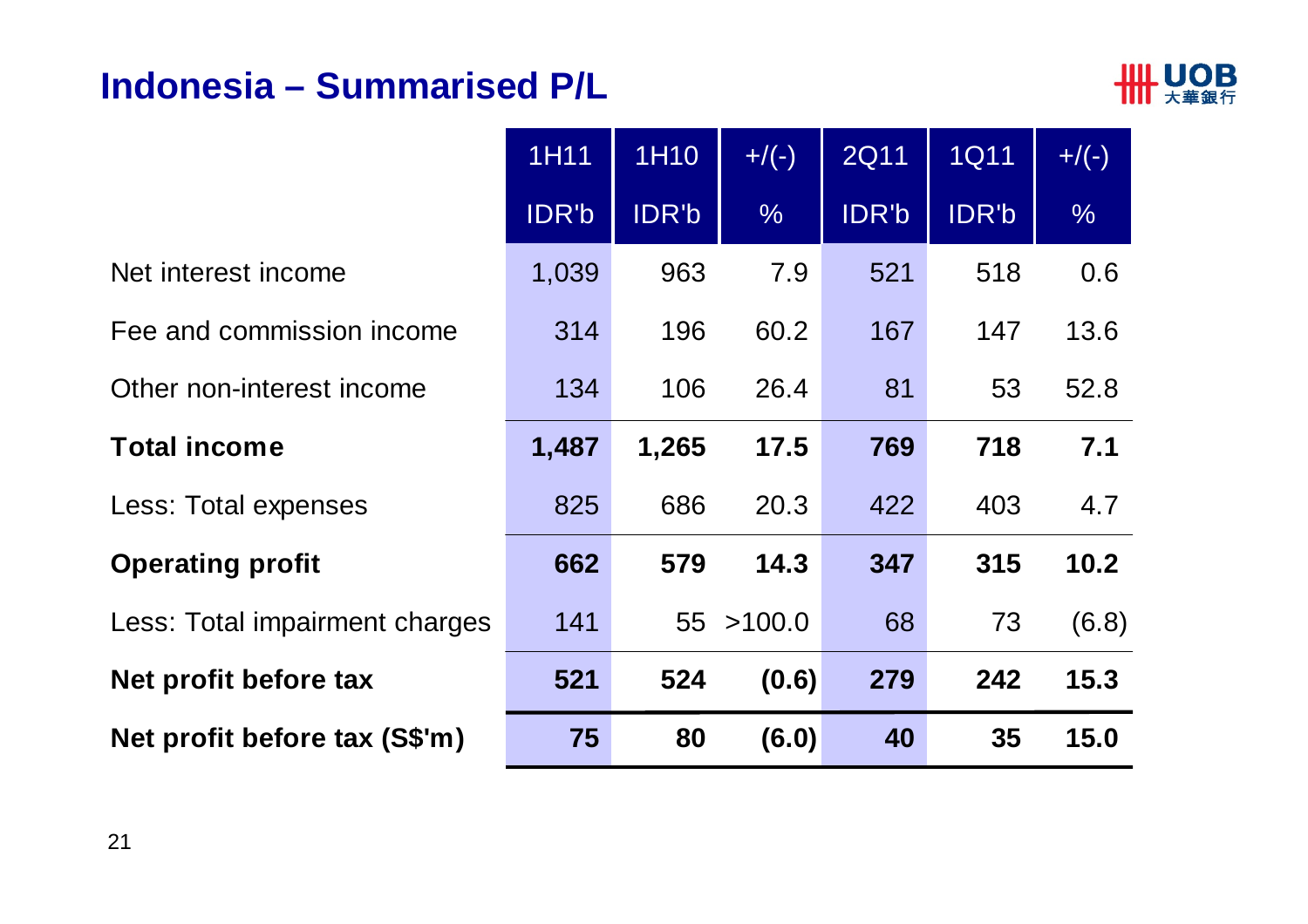#### **Indonesia – Key Financial Indicators**



|                              | 1H11          | 1H10          | $+/(-)$ | <b>2Q11</b>   | <b>1Q11</b>   | $+/(-)$          |
|------------------------------|---------------|---------------|---------|---------------|---------------|------------------|
|                              | $\frac{0}{0}$ | $\frac{0}{6}$ | $%$ pt  | $\frac{0}{6}$ | $\frac{0}{6}$ | $\frac{9}{6}$ pt |
| Net interest margin          | 5.71          | 6.49          | (0.78)  | 5.44          | 6.01          | (0.57)           |
| Non-NII / Total income       | 30.1          | 23.9          | 6.2     | 32.2          | 27.9          | 4.3              |
| Expense / Total income       | 55.5          | 54.2          | 1.3     | 54.9          | 56.1          | (1.2)            |
| Customer loans (net) - IDR'b | 34,029        | 24,485        | 39.0%   | 34,029        | 30,091        | 13.1%            |
| Customer deposits - IDR'b    | 33,339        | 24,201        | 37.8%   | 33,339        | 32,442        | 2.8%             |
| Loans / Deposits             | 102.1         | 101.2         | 0.9     | 102.1         | 92.8          | 9.3              |
| <b>NPL</b> ratio             | 2.0           | 2.6           | (0.6)   | 2.0           | 2.4           | (0.4)            |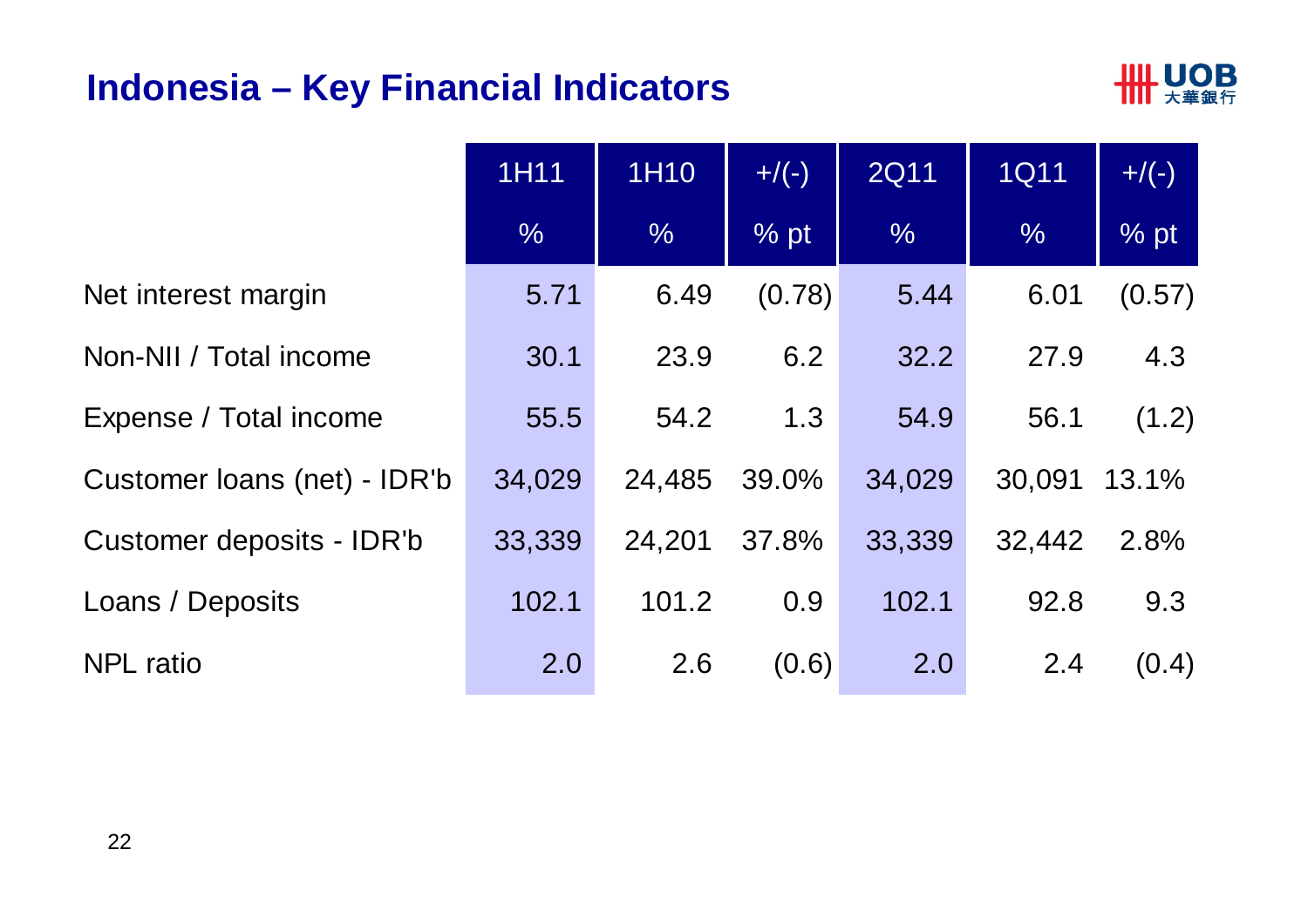#### **Greater China – Summarised P/L**



|                                    | 1H11  | 1H10       | $+/(-)$      | <b>2Q11</b> | <b>1Q11</b> | $+/(-)$        |
|------------------------------------|-------|------------|--------------|-------------|-------------|----------------|
|                                    | S\$'m | $S\$ {S'm} | $\%$         | $S\$ {m}    | $S\$ {m}    | $\%$           |
| Net interest income                | 67    | 51         | 30.7         | 39          | 28          | 39.9           |
| Fee and commission income          | 31    | 20         | 54.3         | 19          | 12          | 57.2           |
| Other non-interest income          | 53    | 26         | >100.0       | 28          | 25          | 12.8           |
| <b>Total income</b>                | 150   | 96         | 55.7         | 86          | 64          | 32.7           |
| Less: Total expenses               | 76    | 53         | 44.6         | 37          | 39          | (3.4)          |
| <b>Operating profit</b>            | 74    | 44         | 69.0         | 48          | 26          | 86.8           |
| Less: Total impairment charges     | (7)   |            | $1$ (>100.0) | (6)         |             | $(0)$ (>100.0) |
| Add: Share of profit of associates | (4)   |            | 1(>100.0)    | (4)         |             | $0$ (>100.0)   |
| Net profit before tax              | 77    | 43         | 77.6         | 51          | 26          | 91.8           |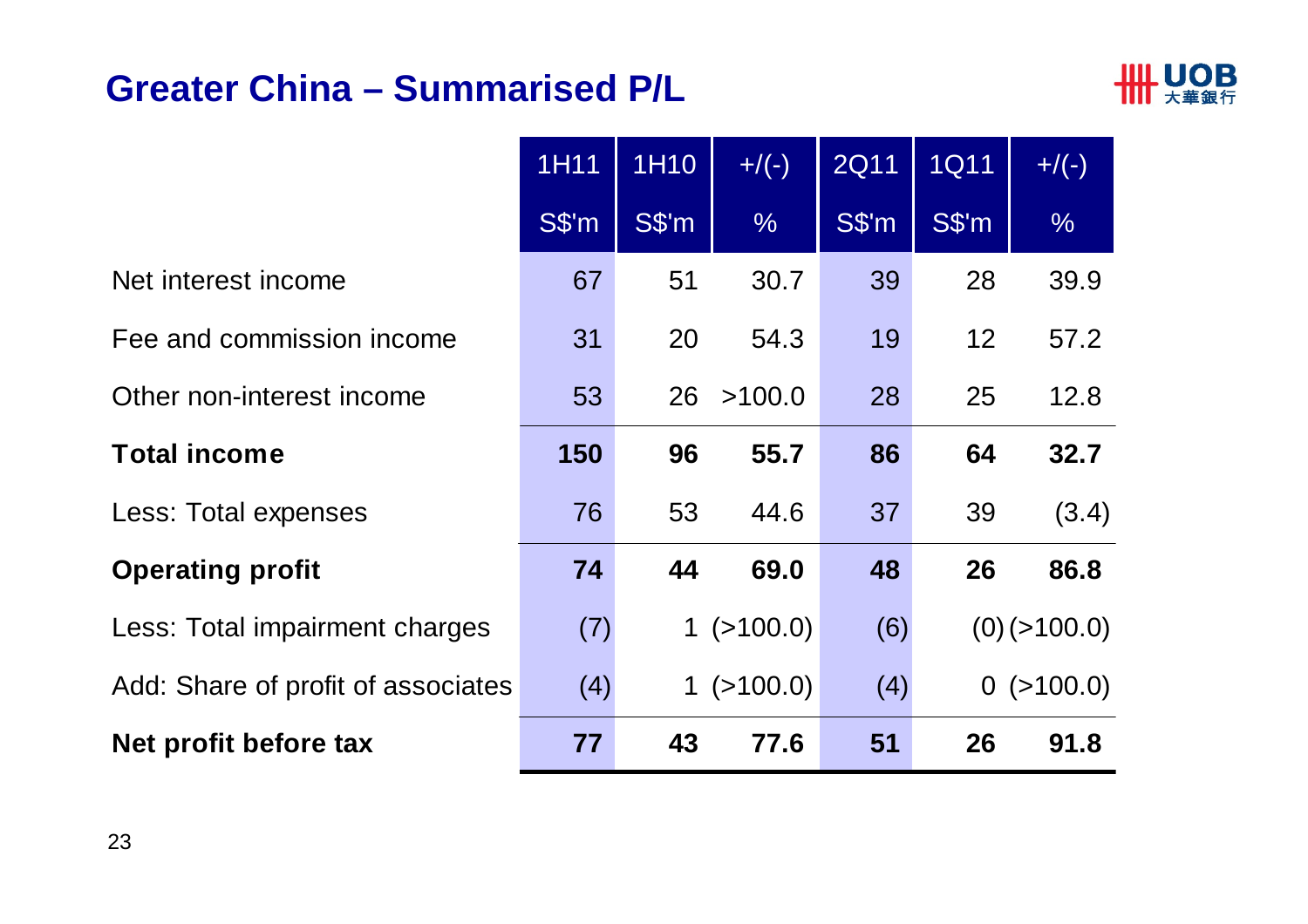#### **Greater China – Key Financial Indicators**



|                              | 1H11          | 1H10  | $+/(-)$     | <b>2Q11</b> | <b>1Q11</b> | $+/(-)$     |
|------------------------------|---------------|-------|-------------|-------------|-------------|-------------|
|                              | $\frac{0}{6}$ | $\%$  | $%$ pt      | $\%$        | $\%$        | % pt        |
| Net interest margin          | 1.08          | 1.31  | (0.23)      | 1.16        | 0.98        | 0.18        |
| Non-NII / Total income       | 55.6          | 47.2  | 8.4         | 54.6        | 57.0        | (2.4)       |
| Expense / Total income       | 50.7          | 54.6  | (3.9)       | 43.7        | 60.0        | (16.3)      |
| Customer Ioans (net) - S\$'m | 7,204         |       | 4,724 52.5% | 7,204       |             | 6,036 19.4% |
| Customer deposits - S\$'m    | 7,341         |       | 4,063 80.7% | 7,341       |             | 5,679 29.3% |
| Loans / Deposits             | 98.1          | 116.3 | (18.2)      | 98.1        | 106.3       | (8.2)       |
| <b>NPL</b> ratio             | 0.4           | 1.7   | (1.3)       | 0.4         | 1.0         | (0.6)       |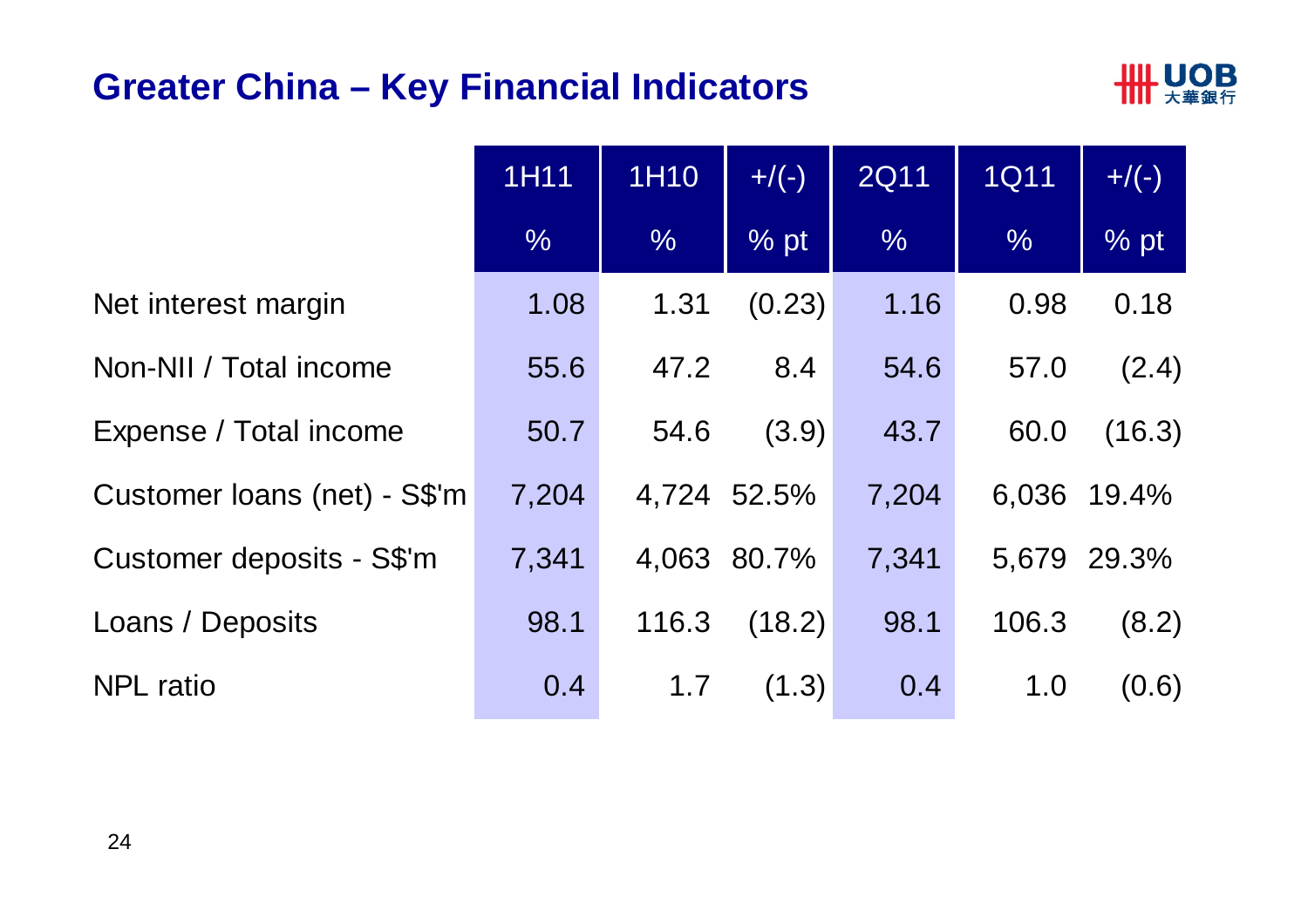#### **Capital ratios continued to be high**



| <b>Capital Adequacy Ratios</b> |               |               |               |               |               |  |  |  |
|--------------------------------|---------------|---------------|---------------|---------------|---------------|--|--|--|
| <b>Total CAR</b>               | 20.1%         | 19.9%         | 19.8%         | 19.2%         | 19.2%         |  |  |  |
| <b>Tier 1 CAR</b>              | 15.1%         | 15.1%         | 15.3%         | 14.9%         | 14.5%         |  |  |  |
| Core Tier 1 CAR                | 13.0%         | 13.0%         | 13.3%         | 13.0%         | 12.6%         |  |  |  |
| $\mathcal{S}'m$                | <b>Jun-10</b> | <b>Sep-10</b> | <b>Dec-10</b> | <b>Mar-11</b> | <b>Jun-11</b> |  |  |  |
| <b>Core Tier 1 Capital</b>     | 13,175        | 13,411        | 14,213        | 14,676        | 14,954        |  |  |  |
| <b>Tier 1 Capital</b>          | 15,324        | 15,560        | 16,362        | 16,825        | 17,103        |  |  |  |
| <b>Total Capital</b>           | 20,295        | 20,537        | 21,206        | 21,635        | 22,691        |  |  |  |
| <b>RWA</b>                     | 101,174       | 103,269       | 106,889       | 112,791       | 118,298       |  |  |  |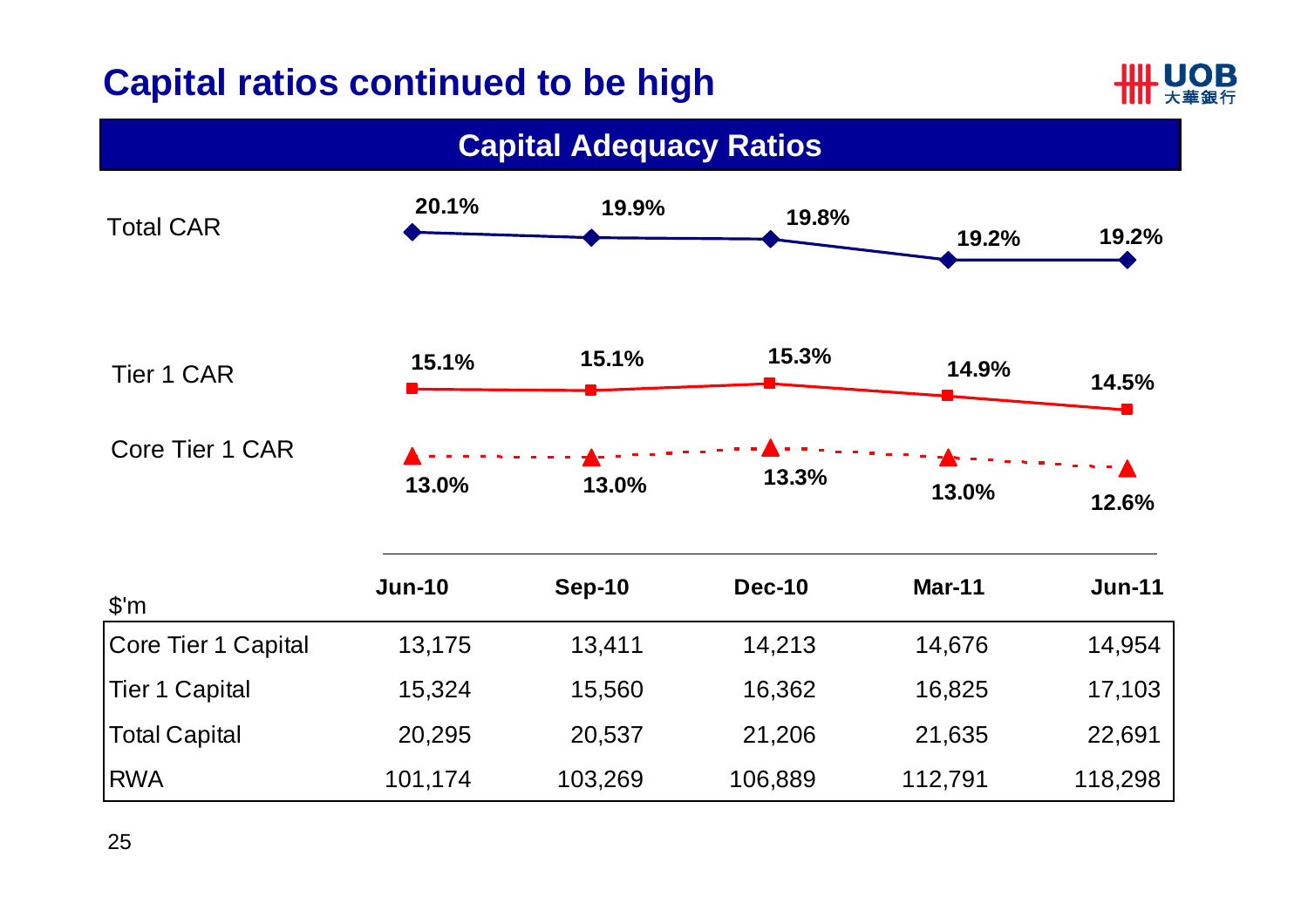#### **Sustainable Interim Dividends**



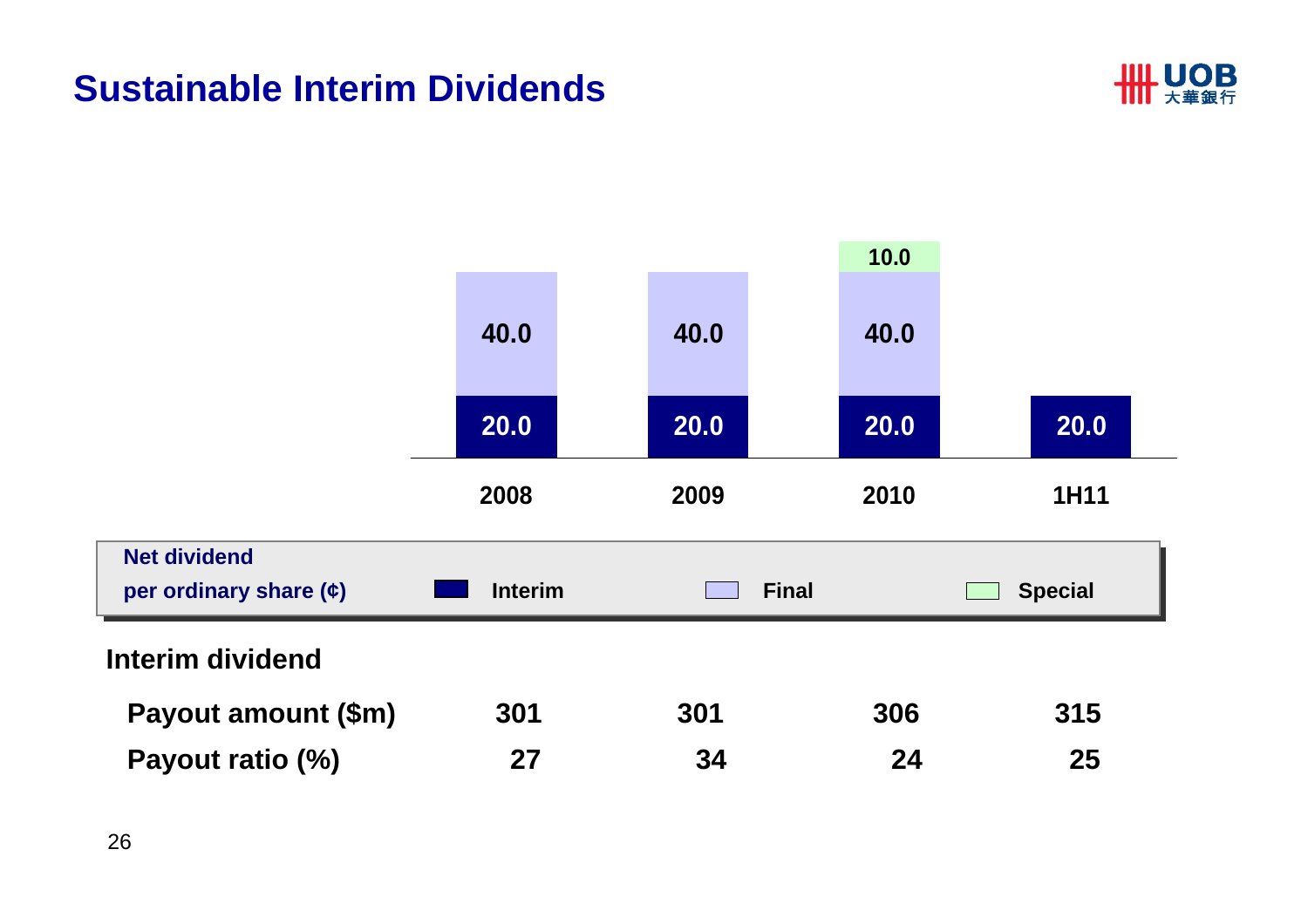#### **In Summary, 1H11 Results Showed:**



- $\blacksquare$ **NPAT of \$1.2 billion, 2.3% higher yoy**
- T. **NII showed positive growth for the second consecutive quarter**
- $\mathcal{L}_{\mathcal{A}}$ **NIM stabilised**
- $\mathcal{L}_{\mathcal{A}}$ **Fee income momentum sustained**
- T. **Expenses paced for future growth; Expense/income ratio managed at 41.8%**
- $\blacksquare$  **Loan growth continued to be strong; Double-digit increases in Singapore and key regional markets**
- **Funding position well managed; funding sources diversified**
- **Service Service Asset quality remained good, NPL ratio low at 1.5%**
- $\overline{\phantom{a}}$ **Interim dividend sustained**